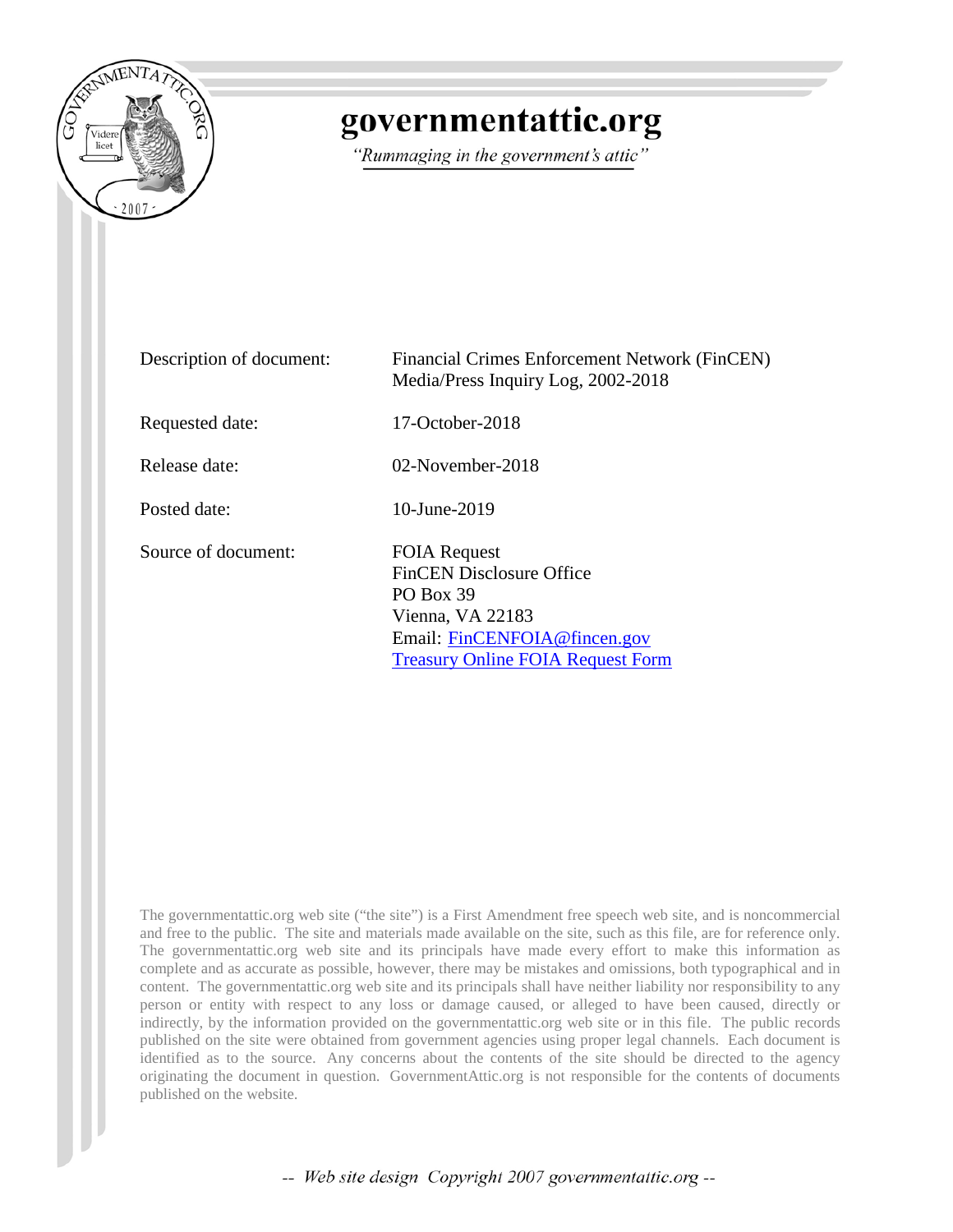

Washington, *D.C.* 20220

November 2, 2018

Case Numbers: FinCEN 19-013-F goFOIA 2018-10-134

This letter responds to your Freedom of Information Act request dated October 17, 2018, addressed to the Financial Crimes Enforcement Network (FinCEN) FOIA Office, seeking a copy of the FINCEN Media/Press Inquiry Log(s) covering calendar years 2016, 2017, and 2018 to date.

The processing of your request identified certain materials that will be released to you. Portions not released are being withheld pursuant to the Freedom of Information Act, 5 U.S.C. § 552. Please refer to the Applicable Exemptions list at the end of this letter that identifies the authority for withholding the exempt material, which is indicated by a mark appearing in the block next to the exemption. An additional enclosure with this letter explains these exemptions in more detail.

#### Fees

There are no fees associated with processing this request because the fees incurred do not exceed the minimum threshold necessary for charge.

## Administrative Appeal

In the event that you wish to appeal this determination, an administrative appeal may be made in writing to FOIA FinCEN P.O. Box 39 Vienna, VA 22183. Please be sure to clearly mark "FOIA/PA Appeal" on both the letter and envelope. Your appeal **must be submitted within 90 days** from the date of this determination. It should contain your FOIA request number and, to the extent possible, the reasons why you believe the initial determination should be reversed. In addition, the envelope in which the appeal is mailed should be prominently marked "FOIA Appeal." Please note that the determination of the appeal will be administratively final.

Additionally, you have the right to seek dispute resolution services from the Office of Government Information Services (OGIS) which mediates disputes between FOIA requesters and Federal agencies as a non-exclusive alternative to litigation. If you are requesting access to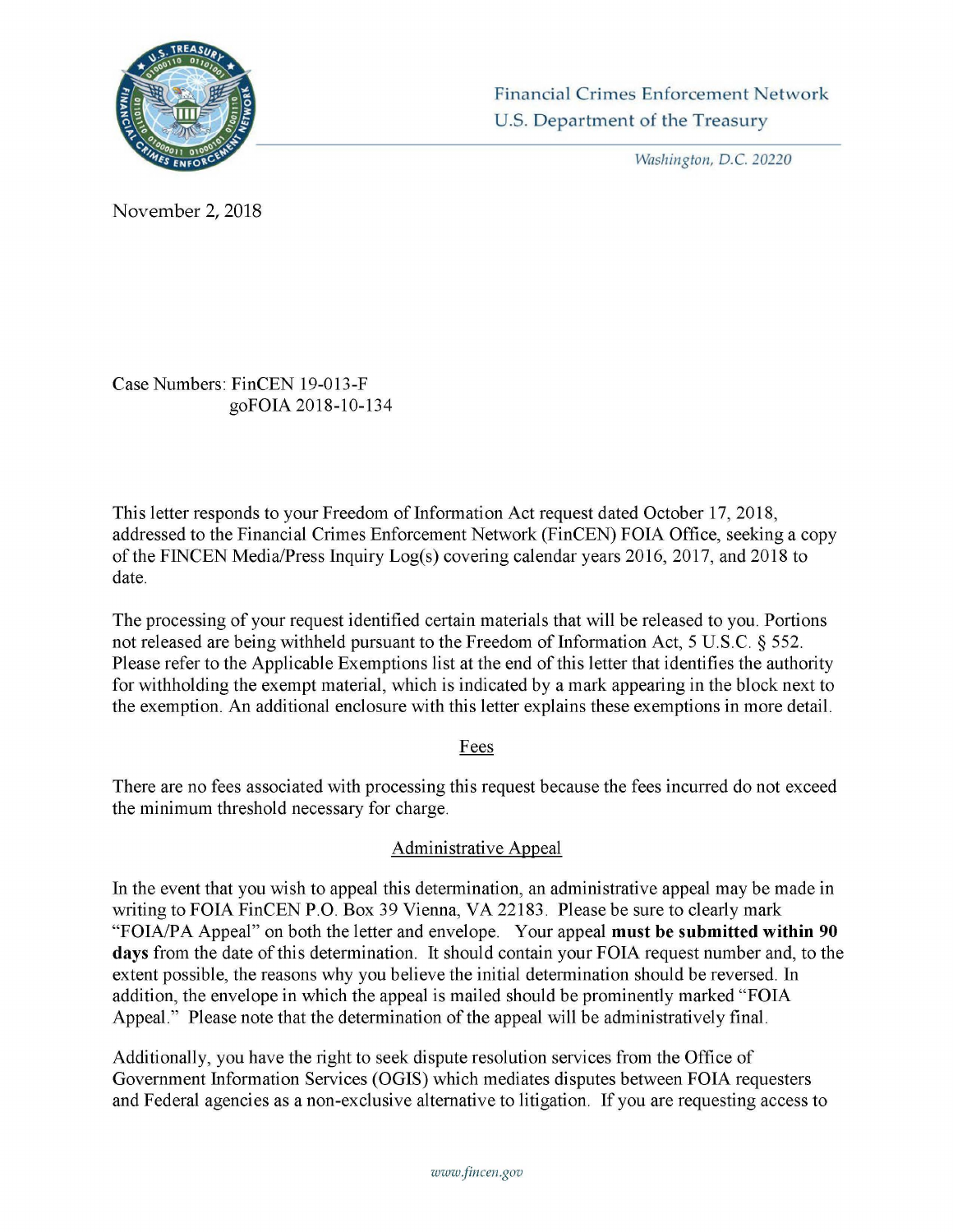your own records (which is considered a Privacy Act request), you should know that OGIS does not have the authority to handle requests made under the Privacy Act of 1974. You may contact OGIS as follows: Office of Government Information Services, National Archives and Records Administration, 8601 Adelphi Road-OGIS, College Park, Maryland 20740-6001; e-mail at ogis@nara.gov; telephone at 202-741-5770; toll free at 1-877-684-6448; or facsimile at 202-741- 5796.

If you have any questions pertaining to your request, please feel free to contact the FOIA Office at email FinCENFOIA@fincen.gov.

Sincerely,

Rosemary Law FOIA Officer

Summary: Number of Pages Released in Full or Part: 18

#### **APPLICABLE EXEMPTIONS FREEDOM OF INFORMATION ACT AND/OR PRIVACY ACT**

**Freedom of Information Act (5 U.S.C. 552)** 

| $\Box$ (b)(1) $\Box$ (b)(2) $\Box$ (b)(3) $\Box$ (b)(4) $\Box$ (b)(5) $\boxtimes$ (b)(6)              |  |
|-------------------------------------------------------------------------------------------------------|--|
| $\Box$ (b)(7)(A) $\Box$ (b)(7)(B) $\Box$ (b)(7)(C) $\Box$ (b)(7)(D) $\Box$ (b)(7)(E) $\Box$ (b)(7)(F) |  |

Enclosures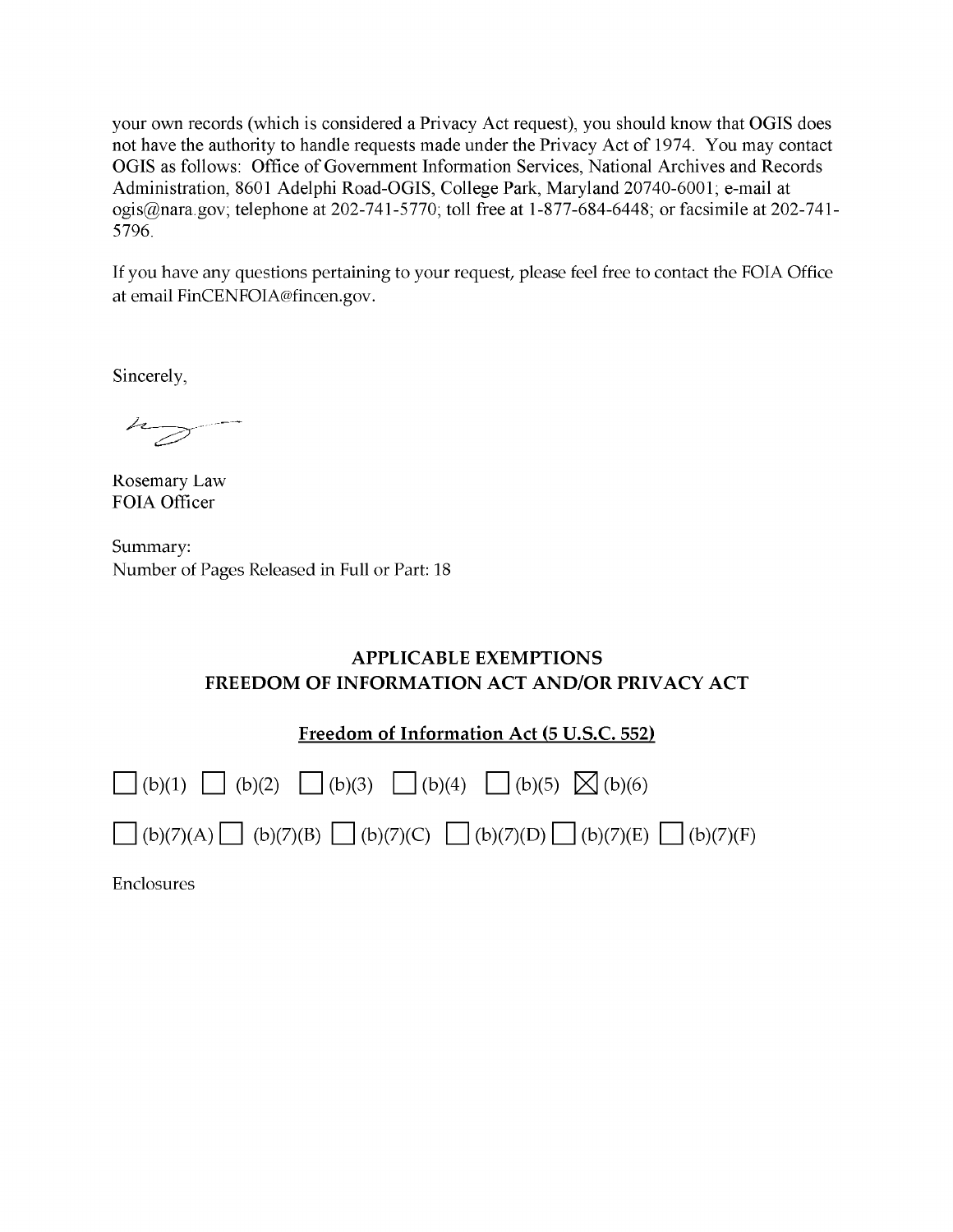#### FREEDOM OF INFORMATION ACT SUBSECTIONS OF TITLE 5, UNITED STATES CODE, SECTION 552

Financial Crimes Enforcement Network (FinCEN) FOIA Branch applies FOIA exemptions to protect:

### Exemptions

**Exemption (b)(1):** Records that contain information that is classified for national security purposes.

**Exemption (b)(2):** Records that are related solely to the internal personnel rules and practices of an agency.

**Exemption (b)(3):** Records specifically exempted from disclosure by code 31 U.S.C. § 5319, (Bank Secrecy Act) which includes disclosure of reports pertaining to monetary instruments transactions filed under subchapter II of chapter 53 of title 31 and records of those reports. **Exemption (b)(4):** Records that contain trade secrets and commercial or financial information obtained from a person that is privileged or confidential.

**Exemption (b)(5):** Inter- or intra-agency records that are normally privileged in the civil discovery context. The three most frequently invoked privileges are the deliberative process privilege, the attorney work-product privilege, and the attorney-client privilege:

- Deliberative process privilege Under the deliberative process privilege, disclosure of these records would injure the quality of future agency decisions by discouraging the open and frank policy discussions between subordinates and superiors.
- Attorney work-product privilege Records prepared by or at the direction of a FinCEN attorney.
- Attorney-client privilege Records of communications between an attorney and his/her client relating to a matter for which the client has sought legal advice, as well as facts divulged by client to attorney and any opinions given by attorney based on these.

**Exemption (b)(6):** Records that contain identifying information that applies to a particular individual when the disclosure of such information "would constitute a clearly unwarranted invasion of personal privacy." This requires the balancing of the public's right to disclosure against the individual's right to privacy.

**Exemption (b)(7)(A):** Records or information compiled for law enforcement purposes, but only to the extent that production of such law enforcement records or information ... could reasonably be expected to interfere with law enforcement proceedings.

**Exemption (b)(7)(C):** Records containing law enforcement information when disclosure "could reasonably be expected to constitute an unwarranted invasion of personal privacy" based upon the traditional recognition of strong privacy interests ordinarily appropriated in law enforcement records.

**Exemption (b)(7)(E):** Records compiled for law enforcement purposes, the release of which would disclose techniques and/or procedures for law enforcement investigations or prosecutions, or would disclose guidelines for law enforcement investigations or prosecutions if such disclosure could reasonably be expected to risk circumvention of the law.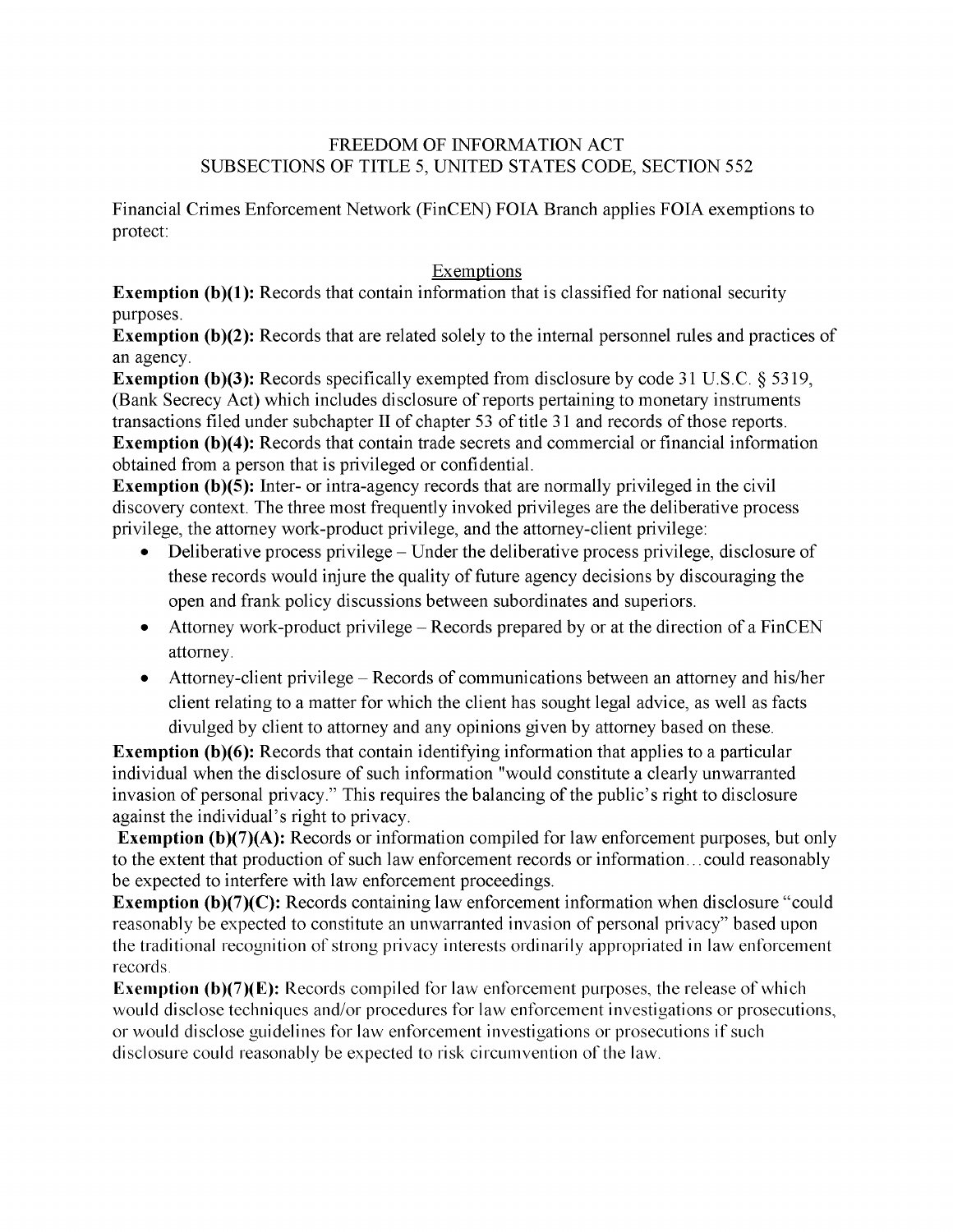**Exemption (b)(7)(D):** Records or information compiled for law enforcement purposes [which] could reasonably be expected to disclose the identity of a confidential source, including a state, local, or foreign agency or authority or any private institution which furnished information on a confidential basis, and, in the case of a record or information compiled by a criminal law enforcement authority in the course of a criminal investigation or by an agency conducting a lawful national security intelligence investigation, information furnished by a confidential source.

**Exemption (b)(7)(F):** Records containing law enforcement information about a person, in that disclosure of information about him or her could reasonably be expected to endanger his or her life or physical safety.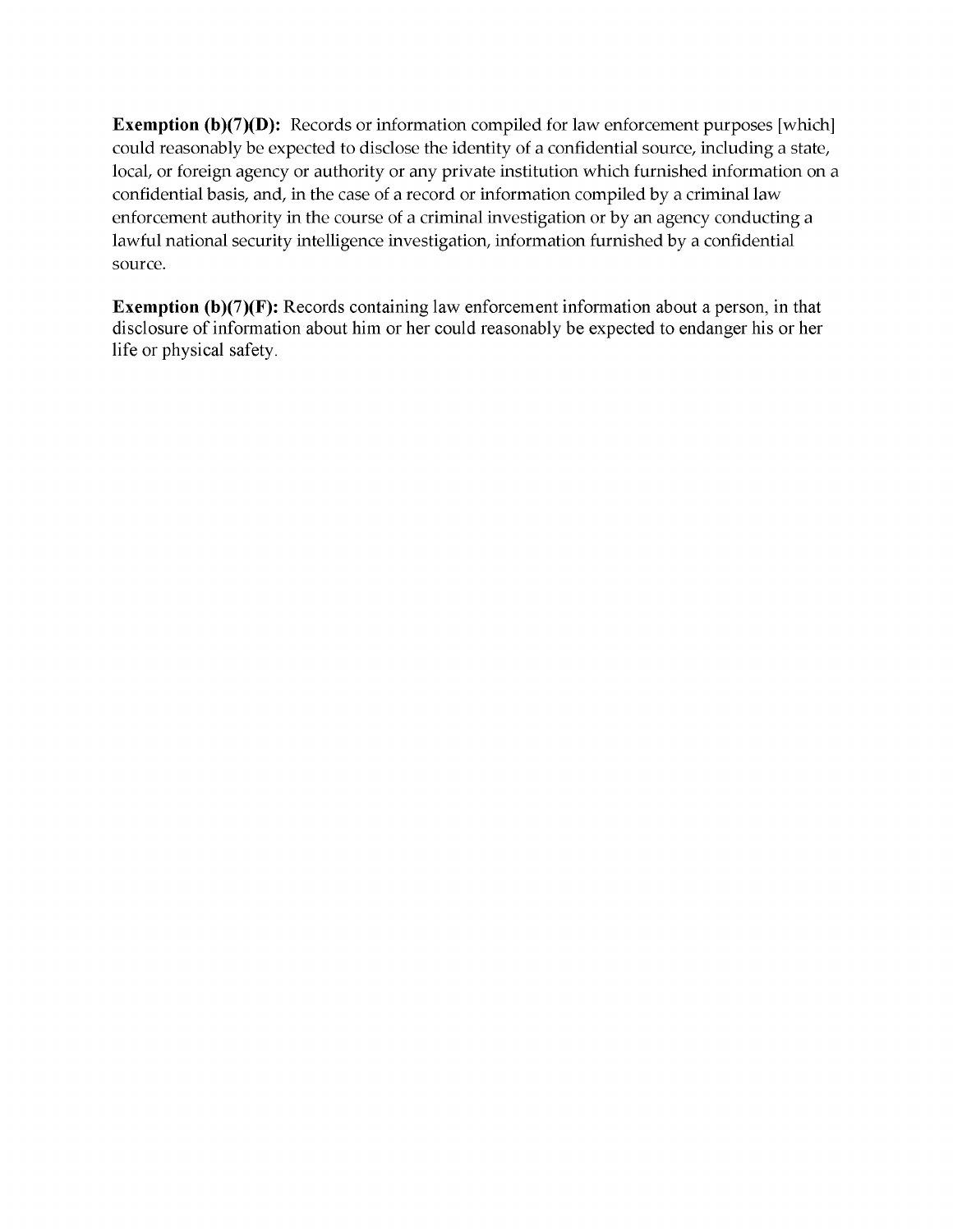| Request ID                         | First           | Last             | Organization                                    | Issue                                 | Category                       | Contact        | Created                          | Resolved                 | Question                                                                                                                                                                                                                                                                                                                                                                                                                                                                                                                                                                                                                                                                                                                                  |
|------------------------------------|-----------------|------------------|-------------------------------------------------|---------------------------------------|--------------------------------|----------------|----------------------------------|--------------------------|-------------------------------------------------------------------------------------------------------------------------------------------------------------------------------------------------------------------------------------------------------------------------------------------------------------------------------------------------------------------------------------------------------------------------------------------------------------------------------------------------------------------------------------------------------------------------------------------------------------------------------------------------------------------------------------------------------------------------------------------|
| 00000000000346                     | Michelle        | Colman           | 6sqft.com                                       | GTO                                   | 2016 Beneficial Ownership      | Press          | 1/19/2016 19:00                  | 1/20/2016 12:00 Michelle | From: Michelle Colman (b) (6)<br>Sent: Wednesday, January 20, 2016 8:53 AM<br>To: FRCSubject: GTO<br>I am writing an article for 6sqft com about the new regulations to<br>curb money laundering in NYC. Will the information you collect be<br>confidential?<br>Thank you,                                                                                                                                                                                                                                                                                                                                                                                                                                                               |
|                                    |                 |                  |                                                 |                                       |                                |                |                                  |                          | From: Morgan Halberg (b) (6)<br>Sent: Tuesday, January 26, 2016 10:11 AM<br>To: FRCSubject: Observer<br>I'm writing an article for the Observer on the new disclosure<br>requirements being placed on shell companies in Manhattan, and<br>had a few questions I'd really love to speak with someone about. I<br>know the government offices are closed today, but in general I<br>wanted to know why the Treasury has decided at this particular<br>moment in time to impose these regulations, and what the desired<br>outcome from this is. If you could get back to me as soon as possible<br>at $(b)$ $(6)$<br>I would greatly appreciate it. Thank you so much.<br>Best,<br>Morgan Halberg<br>Morgan Halberg<br><b>Staff Writer</b> |
| 000000000000520<br>000000000008150 | Morgan<br>Linda | Halberg<br>Stern | The New York Observer<br><b>Thomson Reuters</b> | Advisory<br>GENERAL<br><b>INQUIRY</b> | Issue<br><b>Public Affairs</b> | Press<br>Press | 1/26/2016 6:56<br>7/21/2016 7:20 | 7/21/2016 7:20           | 1/26/2016 6:56 The New York Observer<br>From: $(b)$ $(6)$<br>[mailt  <br>Sent: Tuesday, July 19, 2016 3:21 PM<br>To: FRCSubject: can I get on your media email list please?<br>Hi there, I am beginning a new position at Reuters and will soon be<br>the Financial Regulation editor, in Washington DC bureau. Can you<br>please add me to your distribution list?<br>Thanks much<br>Linda<br>Linda Stern<br><b>Wall Street Editor</b><br>Columnist, Stern Advice personal finance column<br><b>Thomson Reuters</b><br>$(b)$ $(6)$                                                                                                                                                                                                       |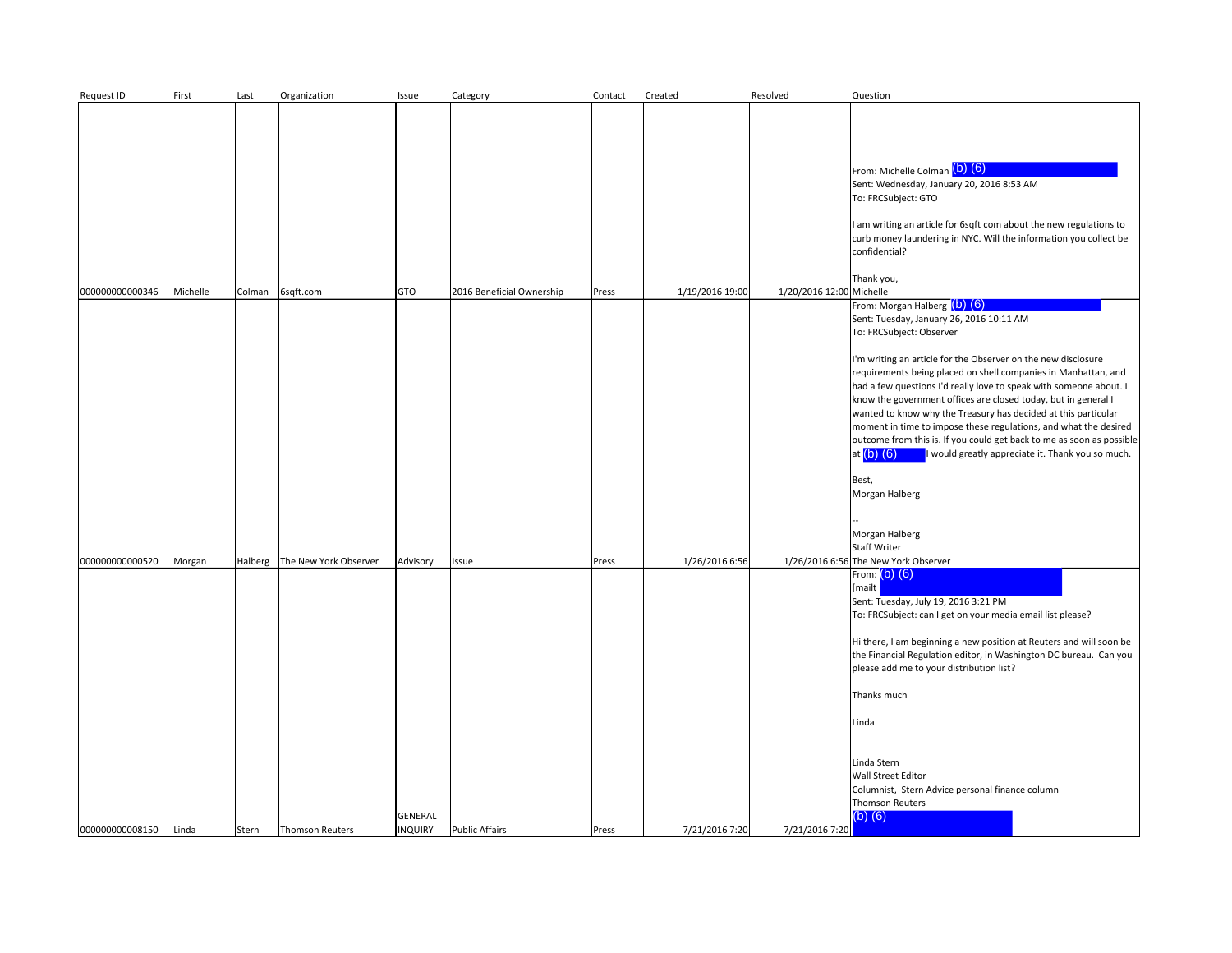|                 |        | Unknow   | <b>WSG National Title</b>                     |                     |                            |       |                  |                     | Why is the recent GTO only applicable to certain areas and not all of                                                                                                                                                                                                                                                                                                                                                                                                   |
|-----------------|--------|----------|-----------------------------------------------|---------------------|----------------------------|-------|------------------|---------------------|-------------------------------------------------------------------------------------------------------------------------------------------------------------------------------------------------------------------------------------------------------------------------------------------------------------------------------------------------------------------------------------------------------------------------------------------------------------------------|
| 000000000009747 | Sophia |          | Company                                       | GTO                 | 2015 Miami TBML GTO        | Press | 9/8/2016 5:31    | 9/8/2016 5:31 U.S.? | From: Nushin Rashidian (b) (6)                                                                                                                                                                                                                                                                                                                                                                                                                                          |
|                 |        |          |                                               |                     |                            |       |                  |                     | Sent: Tuesday, October 04, 2016 12:45 PM<br>To: FRCSubject: The latest situation report on SAR filings on<br>marijuana related businesses                                                                                                                                                                                                                                                                                                                               |
|                 |        |          |                                               |                     |                            |       |                  |                     | To whom it may concern,                                                                                                                                                                                                                                                                                                                                                                                                                                                 |
|                 |        |          |                                               |                     |                            |       |                  |                     | A reporter with our news organization obtained, through a FOIA<br>request, the May 2016 redacted Situation Report for "SAR Filings On<br>Marijuana Related Businesses."                                                                                                                                                                                                                                                                                                 |
|                 |        |          |                                               |                     |                            |       |                  |                     | I wanted to see, considering they appear to be released every<br>couple of months, if I could obtain the latest report without having<br>to file another FOIA request.                                                                                                                                                                                                                                                                                                  |
|                 |        |          |                                               |                     |                            |       |                  |                     | Please let me know, thanks so much,<br>Nushin                                                                                                                                                                                                                                                                                                                                                                                                                           |
| 000000000010678 | Nushin |          | Rashidia Tow Center for Digital<br>Journalism |                     | FinCEN SAR Form Assistance | Press | 10/4/2016 10:49  |                     | 10/4/2016 10:49 Nushin Rashidian                                                                                                                                                                                                                                                                                                                                                                                                                                        |
|                 |        | Rashidia | Tow Center for Digital                        |                     |                            |       |                  |                     | From: Nushin Rashidian (b) (6)<br>Sent: Thursday, October 06, 2016 11:40 AM<br>To: FRCSubject: Re: The latest situation report on SAR filings on<br>marijuana related businesses<br>Hello, do you know when the next numbers will be released?<br>Thanks so much,<br>Nushin<br>On Tue, Oct 4, 2016 at 2:47 PM, FRCwrote:<br>Thank you for contacting FinCEN. The May 2016 numbers are the<br>latest we?ve made public.<br>Regards,<br>FinCEN ? Office of Public Affairs |
| 000000000010791 | Nushin |          | Journalism                                    | FinCEN SAR E-Filing |                            | Press | 10/6/2016 11:18  |                     | 10/6/2016 11:18 From: Nushin Rashidian (b) (6)                                                                                                                                                                                                                                                                                                                                                                                                                          |
| 000000000010909 | Polly  |          | Mosendz Bloomberg                             | Other               | Assistance                 | Press | 10/12/2016 10:26 |                     | Caller is from the media wishing to ask some questions about some<br>10/12/2016 10:26 proposed guidance she heard about.                                                                                                                                                                                                                                                                                                                                                |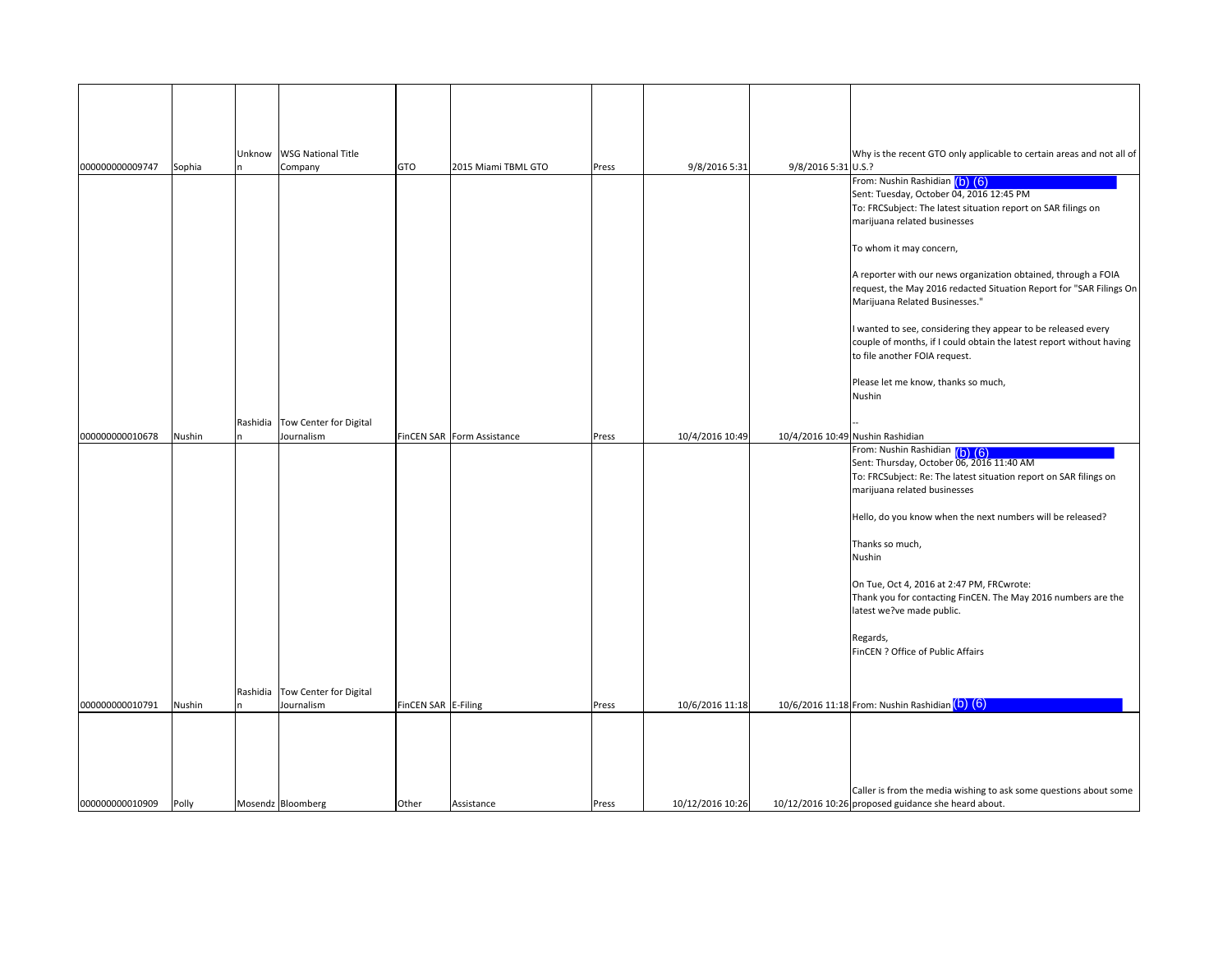| 000000000018770 | Diane | Alter   | <b>CTSN</b> | Other | Assistance | Press | 4/25/2017 11:46 | 4/25/2017 11:46 credit card sale. | Caller is a news reporter inquiring about the INVOIS Capital One                                                                                                                                                                                                                                                                                                                              |
|-----------------|-------|---------|-------------|-------|------------|-------|-----------------|-----------------------------------|-----------------------------------------------------------------------------------------------------------------------------------------------------------------------------------------------------------------------------------------------------------------------------------------------------------------------------------------------------------------------------------------------|
|                 |       |         |             |       |            |       |                 |                                   | Thank you!<br>From: Tyler Tulenko (b) (6)<br>Sent: Wednesday, July 26, 2017 9:13 AM<br>To: FRCSubject: Question Regarding Policy<br>Hello,<br>I was wondering if you guys have an official statement on policy<br>regarding foreign ownership of money transmitters.<br>Thank you for your time,<br>Tyler Tulenko<br><b>CTFN</b><br>Tyler Tulenko<br>Research Analyst<br>$(b)$ $(6)$          |
| 000000000022513 | Tyler | Tulenko | <b>CTFN</b> | Other | Assistance | Press | 7/26/2017 7:39  |                                   | 7/26/2017 7:39 152 Main Street, Westport, CT 06880                                                                                                                                                                                                                                                                                                                                            |
|                 |       |         |             |       |            |       |                 |                                   | Good afternoon,<br>Here?s another media inquiry<br>Regards,<br>FinCEN?s Resource Center<br>$F_{\text{rom}}$ (b) (6)<br>[mail<br>Sent: Monday, July 31, 2017 11:01 AM<br>To: FRCSubject: reuters request<br>Hi,<br>I am a reporter for Reuters in NY where I cover financial technology,<br>including the cryptocurrency market<br>I am working alongside a team of colleagues on a project on |
| 000000000022684 | Anna  | Irrea   | Reuters     | Other | Assistance | Press | 7/31/2017 10:14 |                                   | cryptocurrency exchanges. Would anyone at the FINCEN be<br>$7/31/2017$ 10:14 available for a background briefing on some of the rules that apply                                                                                                                                                                                                                                              |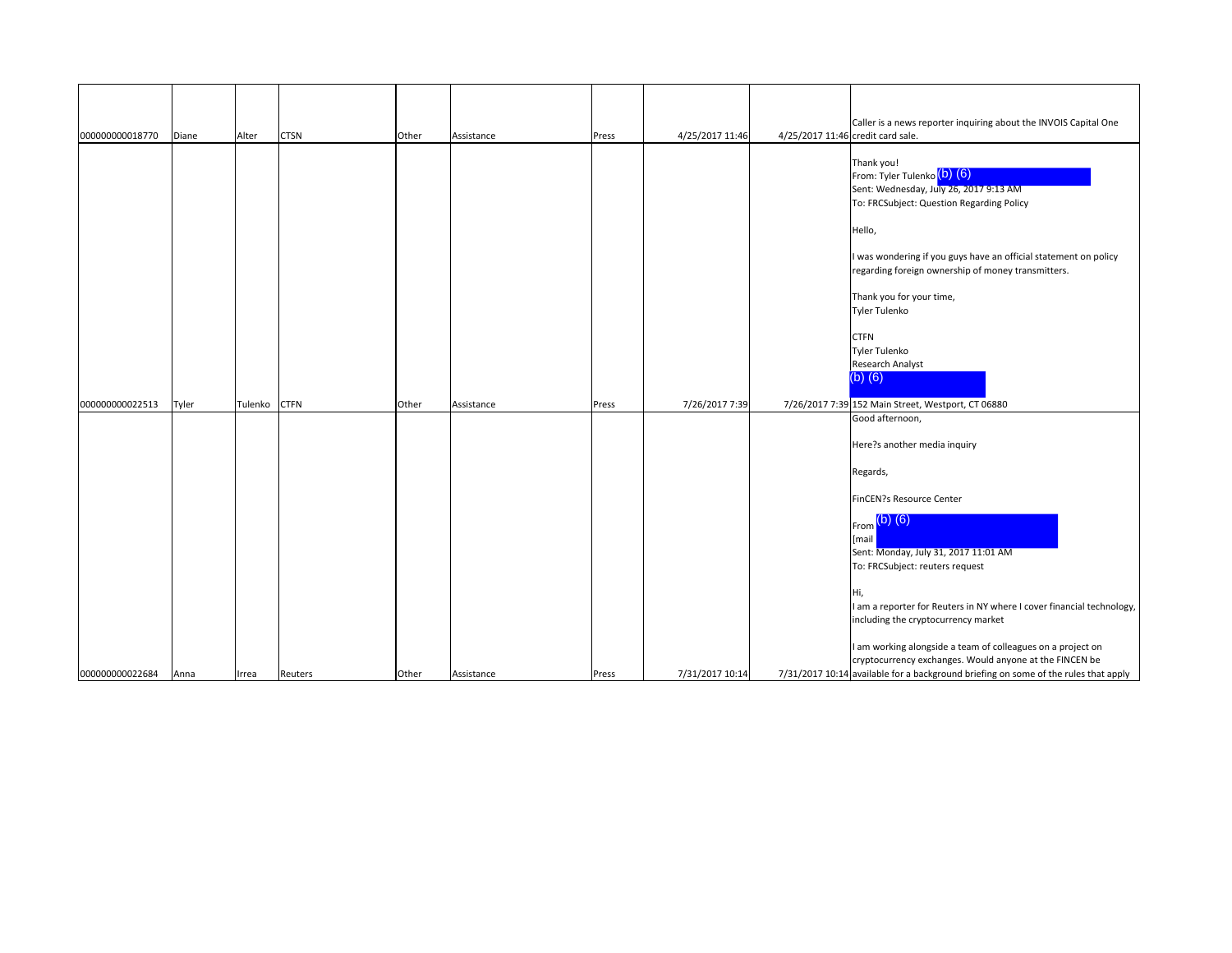|                 |         |          |                        |                  |            |       |                 |                                | From: Chris Stubbert (b) (6)                                                     |
|-----------------|---------|----------|------------------------|------------------|------------|-------|-----------------|--------------------------------|----------------------------------------------------------------------------------|
|                 |         |          |                        |                  |            |       |                 |                                | Sent: Tuesday, August 08, 2017 3:37 PM                                           |
|                 |         |          |                        |                  |            |       |                 |                                | To: FRCSubject: Media inquiry: SAR Activity Review                               |
|                 |         |          |                        |                  |            |       |                 |                                |                                                                                  |
|                 |         |          |                        |                  |            |       |                 |                                | Good afternoon,                                                                  |
|                 |         |          |                        |                  |            |       |                 |                                | Our firm is working on an article about FinCEN?s SAR Activity Review             |
|                 |         |          |                        |                  |            |       |                 |                                | which was last published in 2013. We would like to understand why                |
|                 |         |          |                        |                  |            |       |                 |                                | its publication was discontinued?(for example whether this was a                 |
|                 |         |          |                        |                  |            |       |                 |                                | policy decision based on feedback from private industry, or perhaps              |
|                 |         |          |                        |                  |            |       |                 |                                | budgetary constraints etc.)                                                      |
|                 |         |          |                        |                  |            |       |                 |                                |                                                                                  |
|                 |         |          |                        |                  |            |       |                 |                                | We would also like to know if there is any chance the SAR Activity               |
|                 |         |          |                        |                  |            |       |                 |                                | Review or a similar publication would be published in the future,                |
|                 |         |          |                        |                  |            |       |                 |                                | and if so when could the public expect to see it?                                |
|                 |         |          |                        |                  |            |       |                 |                                |                                                                                  |
|                 |         |          |                        |                  |            |       |                 |                                | We look forward to a reply.                                                      |
|                 |         |          |                        |                  |            |       |                 |                                | Thank you,                                                                       |
|                 |         |          |                        |                  |            |       |                 |                                |                                                                                  |
| 000000000023059 | Chris   | Stubbert |                        | Other            | Assistance | Press | 8/8/2017 12:17  | 8/8/2017 12:17 Chris Stubbert  |                                                                                  |
|                 |         |          |                        |                  |            |       |                 |                                |                                                                                  |
|                 |         |          |                        |                  |            |       |                 |                                |                                                                                  |
|                 |         |          |                        |                  |            |       |                 |                                |                                                                                  |
| 000000000023248 | Richard | Rand     | <b>KPNX Channel 12</b> | FinCEN CTR Other |            | Press | 8/14/2017 12:16 | 8/14/2017 12:16 Media inquire. |                                                                                  |
|                 |         |          |                        |                  |            |       |                 |                                | --Original Message-----                                                          |
|                 |         |          |                        |                  |            |       |                 |                                | From: website@fincen gov [mailto:website@fincen.gov]                             |
|                 |         |          |                        |                  |            |       |                 |                                | Sent: Monday, August 21, 2017 12:29 PM                                           |
|                 |         |          |                        |                  |            |       |                 |                                | To: FRCSubject: [Send a Message] Media Enquiry: BTC-E.COM                        |
|                 |         |          |                        |                  |            |       |                 |                                |                                                                                  |
|                 |         |          |                        |                  |            |       |                 |                                | Mohsen Sharifi (b) (6)<br>sent a                                                 |
|                 |         |          |                        |                  |            |       |                 |                                | message using the contact form at https://www.fincen.gov/contact.                |
|                 |         |          |                        |                  |            |       |                 |                                |                                                                                  |
|                 |         |          |                        |                  |            |       |                 |                                | Message                                                                          |
|                 |         |          |                        |                  |            |       |                 |                                |                                                                                  |
|                 |         |          |                        |                  |            |       |                 |                                |                                                                                  |
|                 |         |          |                        |                  |            |       |                 |                                |                                                                                  |
|                 |         |          |                        |                  |            |       |                 |                                | Dear Sir/Madam,                                                                  |
|                 |         |          |                        |                  |            |       |                 |                                |                                                                                  |
|                 |         |          |                        |                  |            |       |                 |                                | My name is Mohsen Sharifi and I am working for Marjan Television                 |
|                 |         |          |                        |                  |            |       |                 |                                | Network's business show called "Money Matters".                                  |
|                 |         |          |                        |                  |            |       |                 |                                | Lots of our viewers have contacted us regarding investment on                    |
|                 |         |          |                        |                  |            |       |                 |                                | www.btc-e com which was blocked by FBI on 27 July 2017 on behalf                 |
|                 |         |          |                        |                  |            |       |                 |                                | of FinCEN and U.S.                                                               |
| 000000000023521 | Mohsen  | Sharifi  | Manoto TV              | Other            | Assistance | Press | 8/22/2017 5:30  |                                | 8/22/2017 5:30 Attorney?s Office for the Northern District of California and the |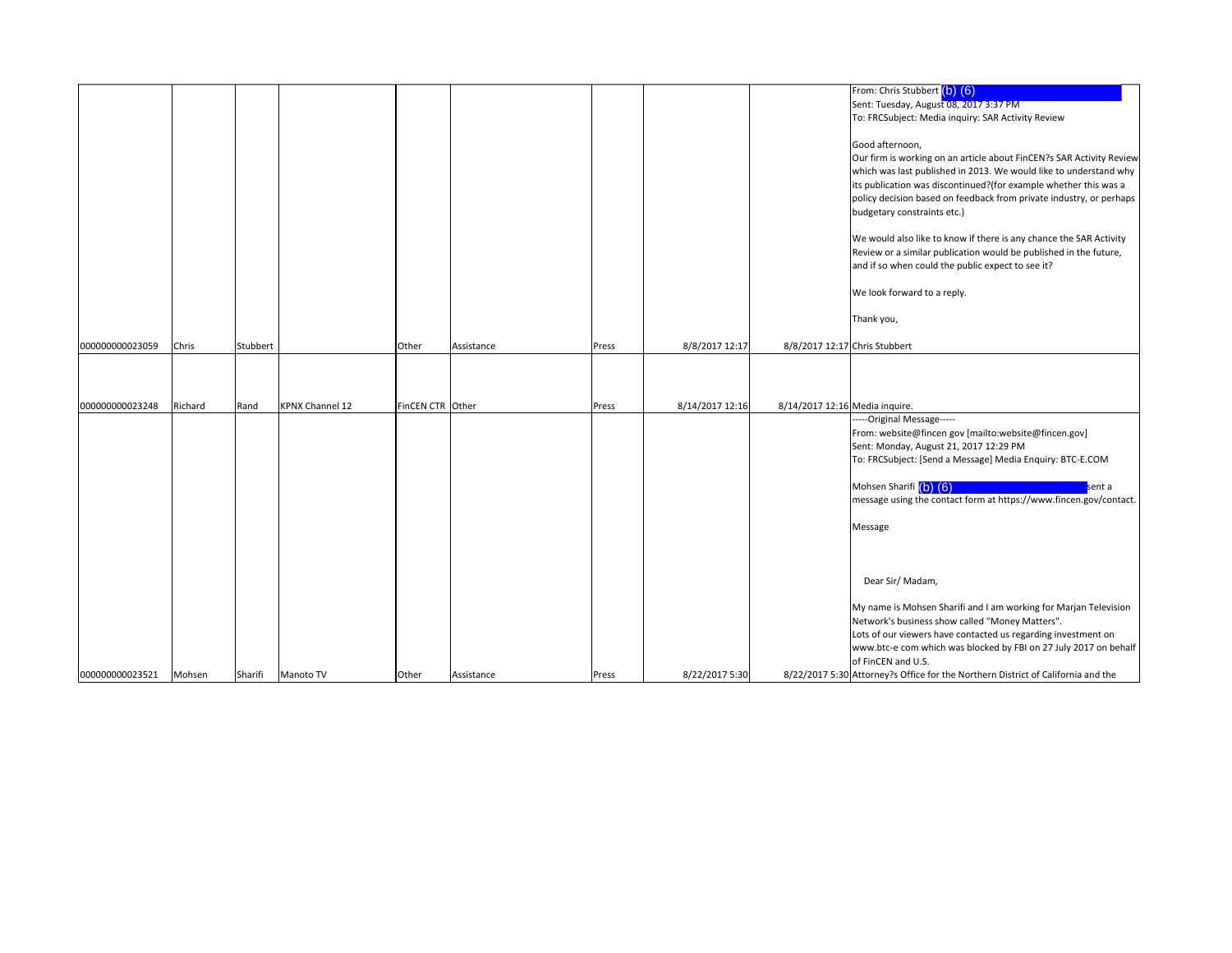|                 |         |                          |                |                       |       |                 | From: Eva Mazrieva (b) (6)                                                                                                               |
|-----------------|---------|--------------------------|----------------|-----------------------|-------|-----------------|------------------------------------------------------------------------------------------------------------------------------------------|
|                 |         |                          |                |                       |       |                 | Sent: Monday, August 28, 2017 2:31 PM                                                                                                    |
|                 |         |                          |                |                       |       |                 | To: FRCSubject: INTERVIEW                                                                                                                |
|                 |         |                          |                |                       |       |                 | Importance: High                                                                                                                         |
|                 |         |                          |                |                       |       |                 | Dear FINCEN,                                                                                                                             |
|                 |         |                          |                |                       |       |                 | Indonesian Financial Transaction Reports and Analysis Center PPATK                                                                       |
|                 |         |                          |                |                       |       |                 | have investigated and analyzed the financial transaction data from                                                                       |
|                 |         |                          |                |                       |       |                 | the owners of travel agency ?First Anugrah Karya Wisaya? ? better                                                                        |
|                 |         |                          |                |                       |       |                 | known as ?First Travel? ? to some event organizers in New York.                                                                          |
|                 |         |                          |                |                       |       |                 | ?First Travel? is being investigated for allegedly scamming money                                                                        |
|                 |         |                          |                |                       |       |                 | from more than 70,000 would-be-umrah or mini-hajj pilgrims, and                                                                          |
|                 |         |                          |                |                       |       |                 | the total losses had reached US\$63,59 million.                                                                                          |
|                 |         |                          |                |                       |       |                 | Indonesia?s financial service regulator (OJK) ordered ?First Travel?                                                                     |
|                 |         |                          |                |                       |       |                 | to cease their operation on July 21 after received many complaints<br>from some would-be-pilgrims that their umrah trips to Saudi Arabia |
|                 |         |                          |                |                       |       |                 | had been cancelled, although they had paid their full fare. (The                                                                         |
|                 |         |                          |                |                       |       |                 | umrah package from ?First Travel? is much cheaper that what has                                                                          |
|                 |         |                          |                |                       |       |                 | been offered by the government).                                                                                                         |
| 000000000023801 | Eva     | Mazrieva Voa News        | Other          | Assistance            | Press | 8/28/2017 11:04 | 8/28/2017 11:04 The owner of ?First Travel? Andika Surachman and his wife Anniesa                                                        |
|                 |         |                          |                |                       |       |                 |                                                                                                                                          |
|                 |         |                          |                |                       |       |                 | From: website@fincen gov [mailto:website@fincen.gov]                                                                                     |
|                 |         |                          |                |                       |       |                 | Sent: Wednesday, August 30, 2017 1:54 PM                                                                                                 |
|                 |         |                          |                |                       |       |                 | To: FRCSubject: [Send a Message] URGENT INQUIRY // DEADLINE                                                                              |
|                 |         |                          |                |                       |       |                 | SOON // Wall St. Journal                                                                                                                 |
|                 |         |                          |                |                       |       |                 | Laura Saunders (b) (6)<br>sent a                                                                                                         |
|                 |         |                          |                |                       |       |                 | message using the contact form at https://www.fincen.gov/contact.                                                                        |
|                 |         |                          |                |                       |       |                 |                                                                                                                                          |
|                 |         |                          |                |                       |       |                 | Message                                                                                                                                  |
|                 |         |                          |                |                       |       |                 |                                                                                                                                          |
|                 |         |                          |                |                       |       |                 |                                                                                                                                          |
|                 |         |                          |                |                       |       |                 |                                                                                                                                          |
|                 |         |                          |                |                       |       |                 | The IRS has extended deadlines for taxpayers affected by                                                                                 |
|                 |         |                          |                |                       |       |                 | Hurricane Harvey.                                                                                                                        |
|                 |         |                          |                |                       |       |                 | IS FINCEN extending the Oct. 16 deadline for filing FBARs for these                                                                      |
|                 |         |                          |                |                       |       |                 | taxpayers?                                                                                                                               |
|                 |         |                          | <b>GENERAL</b> |                       |       |                 |                                                                                                                                          |
| 000000000023962 | Laura   | Saunders Wall St Journal | <b>NQUIRY</b>  | <b>Public Affairs</b> | Press | 8/31/2017 4:40  | 8/31/2017 4:40 PLS RESPOND SOONEST.                                                                                                      |
|                 |         |                          |                |                       |       |                 |                                                                                                                                          |
|                 |         |                          |                |                       |       |                 |                                                                                                                                          |
|                 |         |                          |                |                       |       |                 |                                                                                                                                          |
|                 |         |                          |                |                       |       |                 |                                                                                                                                          |
|                 |         |                          |                |                       |       |                 | Caller is looking to meet with Jamal to ask questions with him on                                                                        |
| 000000000024380 | unknown | unknown local writer     | Other          | Assistance            | Press | 9/11/2017 11:44 | 9/11/2017 11:44 racketeering within the gov't with public officials.                                                                     |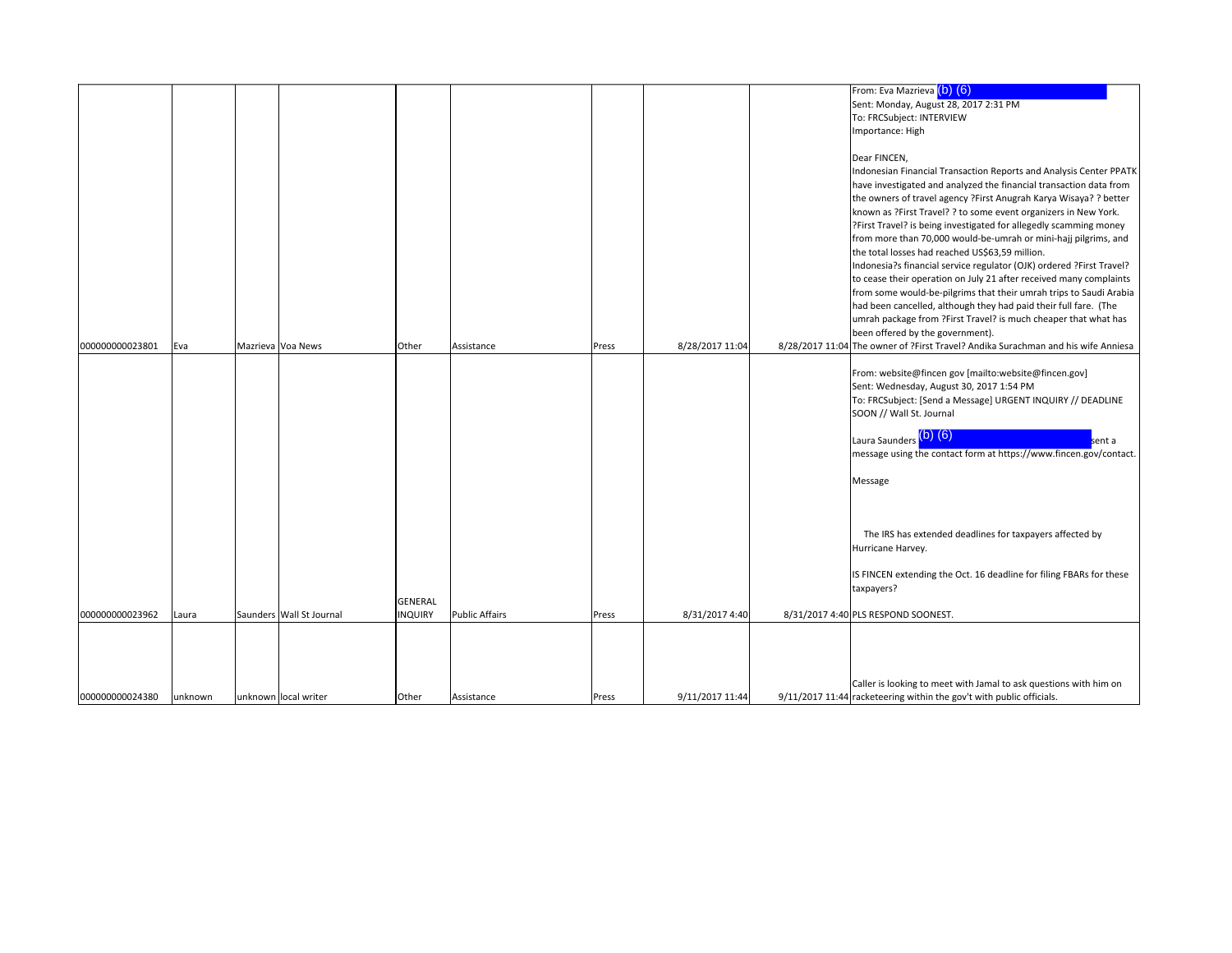|                 |        |              |                                  |                           |                                    |       |                 |                         | Hello-this is Kate Rogers from CNBC, I hope you?re well. I wanted to<br>see if you can comment and confirm this reporting from Reuters<br>regarding AG Sessions? action on marijuana. Did FinCEN not have<br>advanced warning about this action? And did you receive many<br>inquiries regarding how to operate?<br>https://www.reuters.com/article/usa-justice-marijuana/exclusive-u-<br>s-justice-department-blindsided-banking-agency-on-pot-policy-flip-<br>sources-idUSKBN1EZ2Y8 |
|-----------------|--------|--------------|----------------------------------|---------------------------|------------------------------------|-------|-----------------|-------------------------|---------------------------------------------------------------------------------------------------------------------------------------------------------------------------------------------------------------------------------------------------------------------------------------------------------------------------------------------------------------------------------------------------------------------------------------------------------------------------------------|
|                 |        |              |                                  |                           |                                    |       |                 |                         | Thank you!<br>Best,                                                                                                                                                                                                                                                                                                                                                                                                                                                                   |
|                 |        |              |                                  | AML                       |                                    |       |                 |                         | Kate Rogers<br>Reporter<br>$(b)$ $(6)$                                                                                                                                                                                                                                                                                                                                                                                                                                                |
| 000000000028731 | Kate   | Rogers       | <b>CNBC</b>                      |                           | Compliance 2014 Marijuana Guidance | Press | 1/11/2018 5:48  | 1/11/2018 5:48          |                                                                                                                                                                                                                                                                                                                                                                                                                                                                                       |
| 000000000030747 | Ryan   | Unknow       |                                  | Other                     | Assistance                         | Press | 2/28/2018 13:30 |                         | 2/28/2018 13:30 Caller is as media person writing an article about the L/E awards.                                                                                                                                                                                                                                                                                                                                                                                                    |
| REQ0005256      | Fred   | Garcia       | Malaya News                      | Other                     |                                    | Press | 6/30/2002 20:00 |                         | Caller wanted to know about information he had seen in an article<br>7/1/2002 20:00 that related to a FinCEN case.                                                                                                                                                                                                                                                                                                                                                                    |
| REQ0005419      | Matt   | Burger       | N/A                              | Other                     |                                    | Press | 7/8/2002 20:00  | 7/8/2002 20:00 writing. | Caller wanted to speak with someone regarding an article he was                                                                                                                                                                                                                                                                                                                                                                                                                       |
|                 |        |              |                                  |                           |                                    |       |                 |                         | Questions regarding Financial institutions that are required to file                                                                                                                                                                                                                                                                                                                                                                                                                  |
| REQ0011325      | Steve  | Melnick      | N/A                              | Other                     |                                    | Press | 11/7/2002 19:00 |                         | 11/7/2002 19:00 CTRs and SARs under the BSA.                                                                                                                                                                                                                                                                                                                                                                                                                                          |
| REQ0012979      | Darryl |              | N/A                              | Other                     |                                    | Press | 2/6/2003 19:00  |                         | caller was writting a novel and wanted to learn more about FinCEN<br>2/6/2003 19:00 and how we operate.                                                                                                                                                                                                                                                                                                                                                                               |
| REQ0014383      | Sam    | Ott          | <b>Bankers Online</b>            | 314<br>Communica<br>tions |                                    | Press | 3/23/2003 19:00 |                         | 3/23/2003 19:00 How do I get Director Sloan's e-mail?                                                                                                                                                                                                                                                                                                                                                                                                                                 |
| REQ0026332      | John   | Anderso<br>n | Private Citizen/Journalist Other |                           |                                    | Press | 2/2/2005 19:00  |                         | Caller is a journalist looking for information on money laundering<br>related to drugs, corruption, and fraud. Wants statistics, how much<br>2/2/2005 19:00 money laundered?                                                                                                                                                                                                                                                                                                          |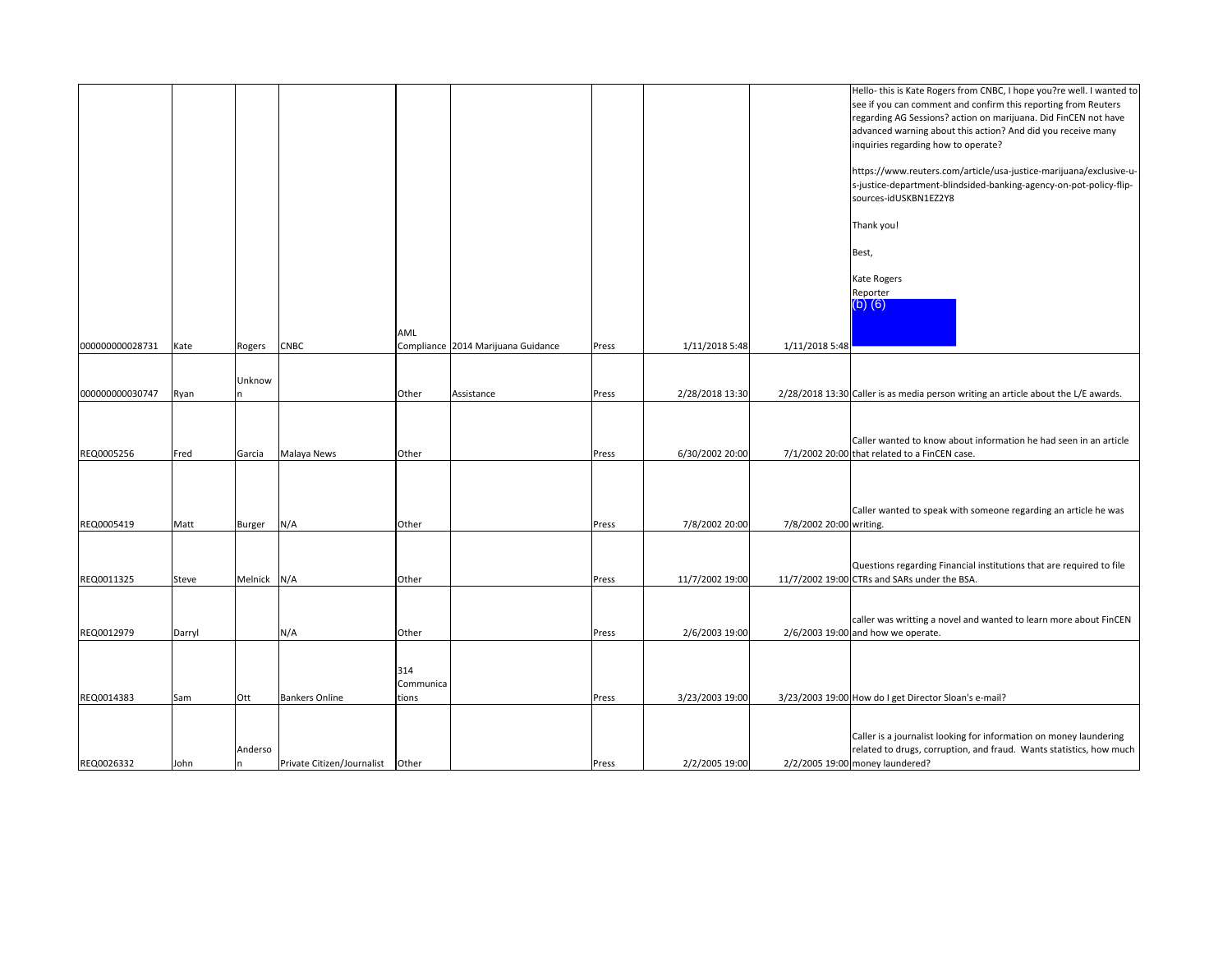|            |           |         |                                |                                        |                        |       |                  |                              | Call was transferred to me. 1. He asked how to determine whether a<br>business was an MSB. 2. He asked if we required MSBs outside of<br>the US to register. 3. He asked if any other MSBs did not have to<br>register. 4. He asked what "stored value" is.          |
|------------|-----------|---------|--------------------------------|----------------------------------------|------------------------|-------|------------------|------------------------------|----------------------------------------------------------------------------------------------------------------------------------------------------------------------------------------------------------------------------------------------------------------------|
| REQ0026466 | John      |         | Sevigny Money Laundering Alert | Regulatory<br>Definitions              |                        | Press | 2/9/2005 19:00   |                              | The questions I did not answer were: How many MSBs are there? I<br>explained the definitional problem in that, such as whether to count<br>branches or not. The one question I said I would get back to him on<br>2/9/2005 19:00 was "How many MSBs are registered?" |
|            |           |         |                                |                                        |                        |       |                  |                              |                                                                                                                                                                                                                                                                      |
| REQ0027588 | Carol     | James   | N/A                            | MSB<br>Registration                    |                        | Press | 3/31/2005 19:00  |                              | She needed information on how to become a MSB and how to<br>3/31/2005 19:00 register as a MSB with FinCEN's database.                                                                                                                                                |
| REQ0032752 | Jesse     |         | Hastings AML Compliance Alerts | <b>CTR</b> Genera                      |                        | Press | 12/26/2005 19:00 | 12/26/2005 19:00 next issue. | Eexcutive editor of "AML Compliance Alerts" says that he has a CTR<br>question that he would like to publish information about in their                                                                                                                              |
|            |           |         |                                |                                        |                        |       |                  |                              |                                                                                                                                                                                                                                                                      |
| REQ0035405 | Bryan     | Bradley | Young & Associates             | <b>CTR</b> General                     |                        | Press | 5/14/2006 20:00  |                              | A bank customer deposits \$10,700 in cash in an ATM owned by<br>5/15/2006 20:00 another bank. Who completes the CTR?                                                                                                                                                 |
|            |           |         |                                | AML                                    |                        |       |                  |                              | Business reporter writing a story on AML laws. Says that she was                                                                                                                                                                                                     |
| REQ0059524 | Lindsey   |         | Browny New York Times          |                                        | Compliance Regulations | Press | 1/7/2009 19:00   |                              | 1/8/2009 4:47 referred by press office.                                                                                                                                                                                                                              |
| REQ0061492 | Javier    | Servier |                                | Other                                  | Assistance             | Press | 4/27/2009 7:01   |                              | Reporter/Columnist with questions about MSBs, particularly<br>4/27/2009 7:01 whether MSBs could buy/sell Iraqi Dinars.                                                                                                                                               |
| REQ0081690 | Ann       |         | Hoffman Naugatuck Savings Bank | CTR<br>Exemption -<br>2009<br>Revision | Change in EIN          | Press | 2/15/2011 5:00   | 2/17/2011 5:00 required?     | We have a company the the bank exempted when they were an LLC.<br>The company has changed its charter and is now incorporated with<br>a new EIN. Everything else remained the same. Is a new DOEP                                                                    |
|            |           |         |                                |                                        |                        |       |                  |                              |                                                                                                                                                                                                                                                                      |
| REQ0090899 | Josephina |         | Marquez La Huertanorte Grocery | MSB<br>Requiremen<br>ts                | De-Registration        | Press | 10/12/2011 21:00 | 10/12/2011 21:00 register?   | Stopped agent wire transfer services on 9/30/2011 and wants to de-<br>register. No other MSB products provided to customers. How to de-                                                                                                                              |
|            |           |         | Security Title Insurance       |                                        |                        |       |                  |                              | Requesting assistance with determing if their client is not the same<br>person they found on a list (stated per closing procedures, they are<br>required to confirm if there is anything against the seller and/or                                                   |
| REQ0095393 | Amanda    | Wilbur  | Agency                         | Other                                  | Assistance             | Press | 2/22/2012 8:01   | 2/22/2012 8:01 purchaser).   |                                                                                                                                                                                                                                                                      |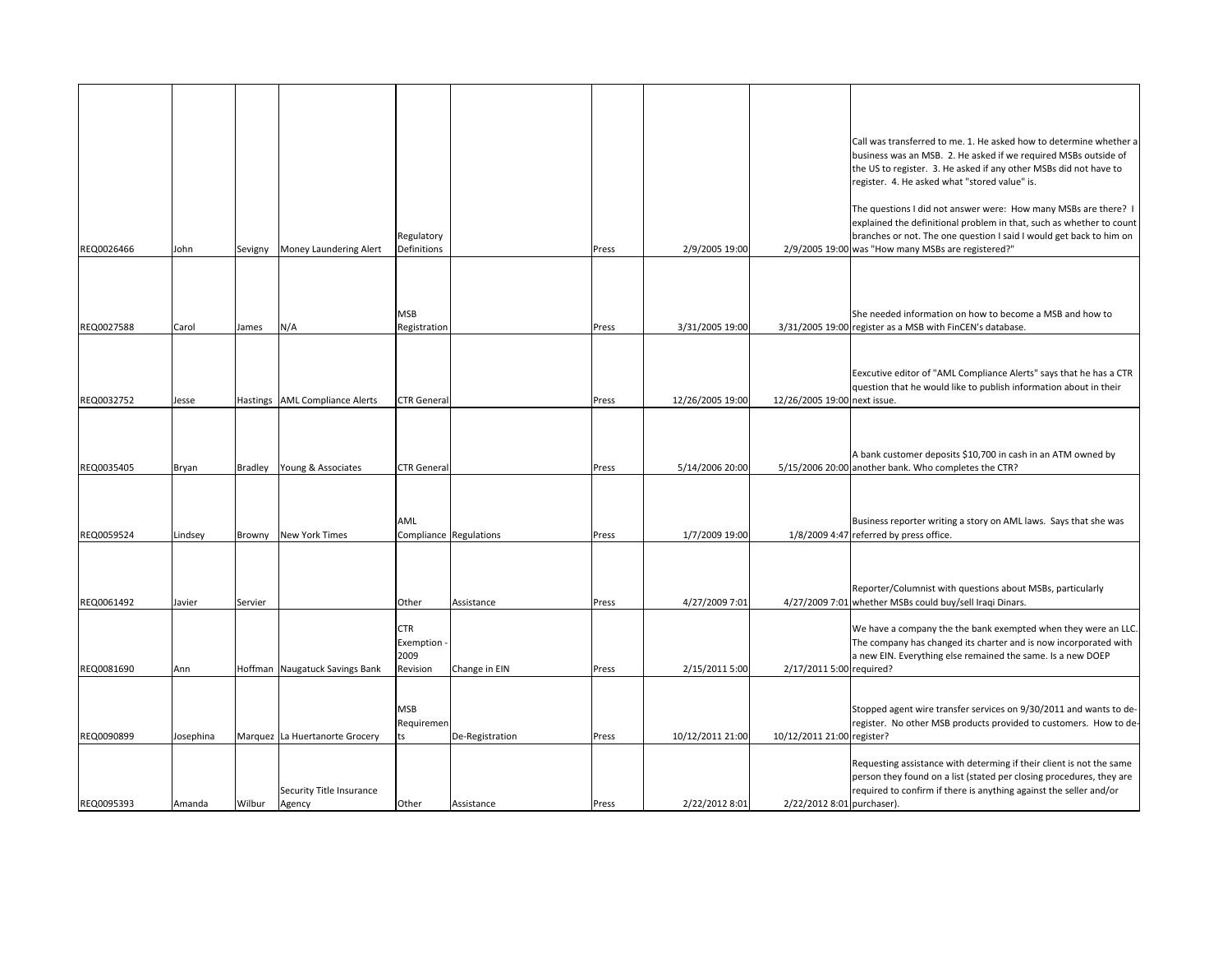| REQ0096966 | Owais   | Noorani | Unknown                   | <b>CTR</b>                | Form Instructions           | Press | 3/22/2012 6:29   |                                  | 3/22/2012 6:29 Has questions regarding a CTR their FI filed that.                                                                                                                                                                                                                                                                                                                                                                                                                                                                                                                                                                                                                                                                                                                                                                                       |
|------------|---------|---------|---------------------------|---------------------------|-----------------------------|-------|------------------|----------------------------------|---------------------------------------------------------------------------------------------------------------------------------------------------------------------------------------------------------------------------------------------------------------------------------------------------------------------------------------------------------------------------------------------------------------------------------------------------------------------------------------------------------------------------------------------------------------------------------------------------------------------------------------------------------------------------------------------------------------------------------------------------------------------------------------------------------------------------------------------------------|
| REQ0115386 | David   | Scooge  | Nickle Broker Dealer      | E-Filing                  | <b>Technical Assistance</b> | Press | 10/24/2012 13:41 | 10/24/2012 13:41 like some help. | I have been trying to log in but I have been unable to do so would                                                                                                                                                                                                                                                                                                                                                                                                                                                                                                                                                                                                                                                                                                                                                                                      |
| REQ0154029 | Tiffany | Rider   | South Coast Publishings   | GENERAL<br><b>INQUIRY</b> | Public Affairs              | Press | 11/25/2013 6:13  |                                  | We at the Long Beach Business Journal are working on an article on<br>the topic of virtual currency. We are specifically looking at the<br>recent Congressional hearing on Bitcoin and how existing law (such<br>as the Bank Secrecy Act) may be applied to regulate it.<br>We would like to include comments from FinCEN on how virtual<br>currency ? whether centralized or not ? may be used as a legitimate<br>medium of exchange. We are also interested in the possible impacts<br>on U S. and international economies with the creation of new<br>financial services models around virtual currencies like Bitcoin. We<br>also understand there are concerns with regulating this currency in<br>order to prevent financial crimes.<br>Please send e-mailed comments by Tuesday, November 26. Feel<br>11/25/2013 6:13 free to call me at (b) (6) |
| REQ0154939 | Jorge   |         | Martinez Centro Deportivo | Other                     | Assistance                  | Press | 12/4/2013 12:41  |                                  | We publish a magazine in the Metro DC Area, and we are<br>researching a story about what appears to be a FinCEN case. We<br>have the following data to identify what is labeled an 'Intelligence<br>Report' for that case:<br>FinCEN Case #: 2013IN12[other characters possible]<br>Requester Case #: 175-DEU[other characters possible]<br>Subject: Francisco Guillermo FLORES PEREZ<br>This information is based on the screenshot obtained from this<br>media site based in El Salvador (both graphics attached in this email<br>12/4/2013 12:41 came from that site):                                                                                                                                                                                                                                                                               |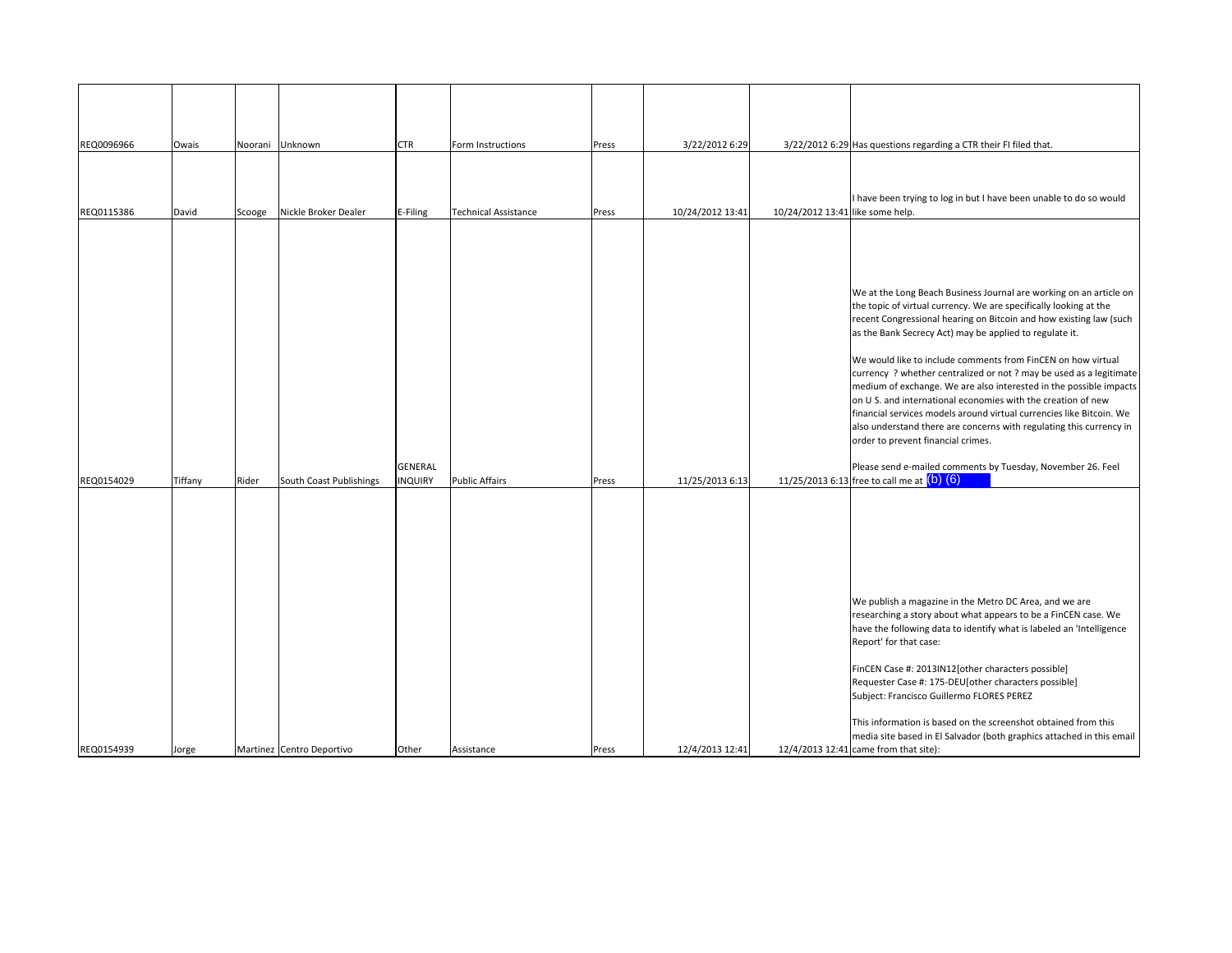| REQ0155035 | Daniel | Fitzpatric    | Wallstreet Journal            | GENERAL<br><b>INQUIRY</b>        | <b>Public Affairs</b>               | Press | 12/5/2013 8:34  | 12/5/2013 8:34 Chase & Co? | Hello. My name is Dan Fitzpatrick, and I am a banking reporter with<br>The Wall Street Journal. I have a data request. I?m wondering if you<br>might be able to share with me the number of SARs that are filed in<br>an given year, and how specific you can get with that information.<br>Can you be specific to a certain institution ? like, say, J.P. Morgan<br>From: Jerin Mathew (b) (6)<br>Sent: Wednesday, December 18, 2013 1:32 AM<br>To: FRC<br>Subject: Bitcoin<br>Hello,<br>I am a correspondent working with IB Times UK. Could you please<br>inform me about the US Treasury's stance on virtual currencies like<br>Bitcoin?<br>Are you planning to bring the such currencies under any<br>regulations? |
|------------|--------|---------------|-------------------------------|----------------------------------|-------------------------------------|-------|-----------------|----------------------------|-------------------------------------------------------------------------------------------------------------------------------------------------------------------------------------------------------------------------------------------------------------------------------------------------------------------------------------------------------------------------------------------------------------------------------------------------------------------------------------------------------------------------------------------------------------------------------------------------------------------------------------------------------------------------------------------------------------------------|
|            |        |               |                               |                                  |                                     |       |                 |                            | Thanks<br>Jerin Mathew                                                                                                                                                                                                                                                                                                                                                                                                                                                                                                                                                                                                                                                                                                  |
| REQ0156123 | Jerin  | Mathew Times  | <b>Internatioanl Business</b> | <b>GENERAL</b><br><b>INQUIRY</b> | Enforcement/Compliance/Policy Press |       | 12/18/2013 5:01 | 12/18/2013 5:01            | Correspondent                                                                                                                                                                                                                                                                                                                                                                                                                                                                                                                                                                                                                                                                                                           |
|            |        |               |                               |                                  |                                     |       |                 |                            |                                                                                                                                                                                                                                                                                                                                                                                                                                                                                                                                                                                                                                                                                                                         |
| REQ0156312 | Daigo  | Mizushi<br>ma | NHK Japan                     | Other                            | Assistance                          | Press | 12/19/2013 7:29 |                            | Would like to schedule an interview with someone from FinCEN<br>12/19/2013 7:29 regarding a television program involving BitCoin.                                                                                                                                                                                                                                                                                                                                                                                                                                                                                                                                                                                       |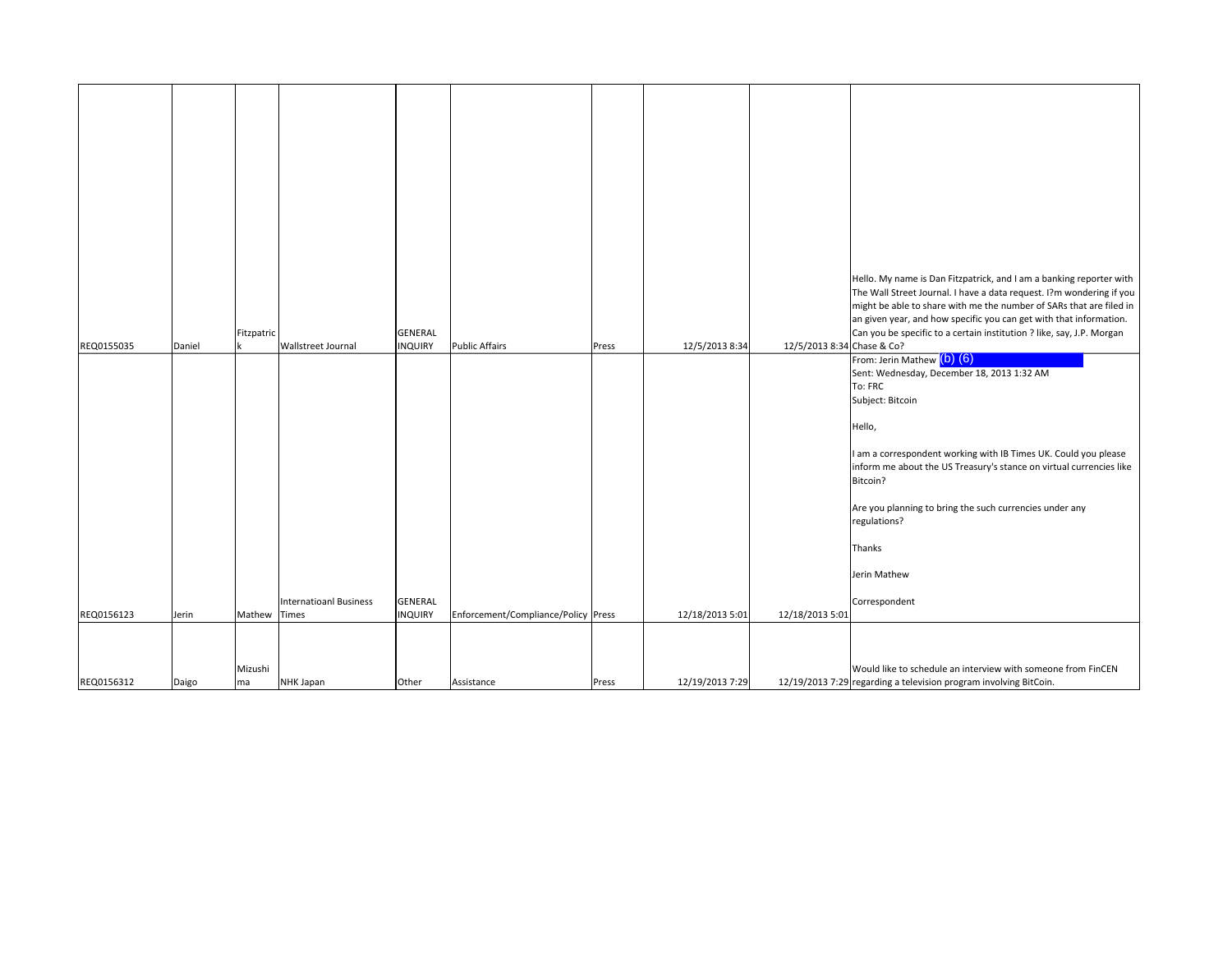|            |        |        |                                        |            |                          |       |                 | From: McKnight, Joe (b) (6)                                                                                                                                                                                                                                                                                                                                                                                                                                                              |
|------------|--------|--------|----------------------------------------|------------|--------------------------|-------|-----------------|------------------------------------------------------------------------------------------------------------------------------------------------------------------------------------------------------------------------------------------------------------------------------------------------------------------------------------------------------------------------------------------------------------------------------------------------------------------------------------------|
|            |        |        |                                        |            |                          |       |                 | Sent: Thursday, January 23, 2014 12:46 PM                                                                                                                                                                                                                                                                                                                                                                                                                                                |
|            |        |        |                                        |            |                          |       |                 | To: FRC                                                                                                                                                                                                                                                                                                                                                                                                                                                                                  |
|            |        |        |                                        |            |                          |       |                 | Subject: Comment request                                                                                                                                                                                                                                                                                                                                                                                                                                                                 |
|            |        |        |                                        |            |                          |       |                 |                                                                                                                                                                                                                                                                                                                                                                                                                                                                                          |
|            |        |        |                                        |            |                          |       |                 | Hi,                                                                                                                                                                                                                                                                                                                                                                                                                                                                                      |
|            |        |        |                                        |            |                          |       |                 | I'm a reporter with Washington Internet Daily, covering e-commerce<br>and online gambling.                                                                                                                                                                                                                                                                                                                                                                                               |
|            |        |        |                                        |            |                          |       |                 | Would Jennifer Shasky Calvery care to comment on CoinBet, the<br>recent launched online gambling service that uses Bitcoin? Please<br>see the link for more background:                                                                                                                                                                                                                                                                                                                  |
|            |        |        |                                        |            |                          |       |                 | http://www.sacbee com/2014/01/22/6092154/coinbet-launches-a-<br>game-changing.html                                                                                                                                                                                                                                                                                                                                                                                                       |
|            |        |        |                                        | <b>MSB</b> |                          |       |                 | What do you make of their argument that, "since bitcoin isn't                                                                                                                                                                                                                                                                                                                                                                                                                            |
|            |        |        | Washington Internet Daily - Requiremen |            |                          |       |                 | officially recognized as currency by the U.S. government, online                                                                                                                                                                                                                                                                                                                                                                                                                         |
| REQ0159171 | Joe    |        | McKnight Warren-News                   |            | Definitions              | Press | 1/23/2014 10:14 | 1/23/2014 10:14 gambling with Bitcoin is not an illegal event under the Wire Act or                                                                                                                                                                                                                                                                                                                                                                                                      |
|            |        |        |                                        |            |                          |       |                 | From: Tangel, Andrew <sup>(b)</sup> (6)<br>Sent: Monday, January 27, 2014 2:29 PM<br>To: FRC<br>Subject: LA Times -- FinCEN<br>1?m an LA Times reporter trying to get information about whether<br>and how virtual currency exchanges can be licensed by FinCEN. Also,<br>how many and which virtual currency exchanges are currently<br>licensed?<br>My contact information is below. I am on deadline today.<br>Thanks,<br>Andrew<br>-------------------------<br><b>Andrew Tangel</b> |
|            |        |        |                                        | <b>MSB</b> |                          |       |                 | Reporter                                                                                                                                                                                                                                                                                                                                                                                                                                                                                 |
| REQ0159474 |        |        | <b>LA Times</b>                        | Requiremer |                          |       | 1/27/2014 9:50  | Los Angeles Times<br>1/27/2014 9:50 New York City Bureau                                                                                                                                                                                                                                                                                                                                                                                                                                 |
|            | Andrew | Tangel |                                        | ts         | <b>Registration List</b> | Press |                 |                                                                                                                                                                                                                                                                                                                                                                                                                                                                                          |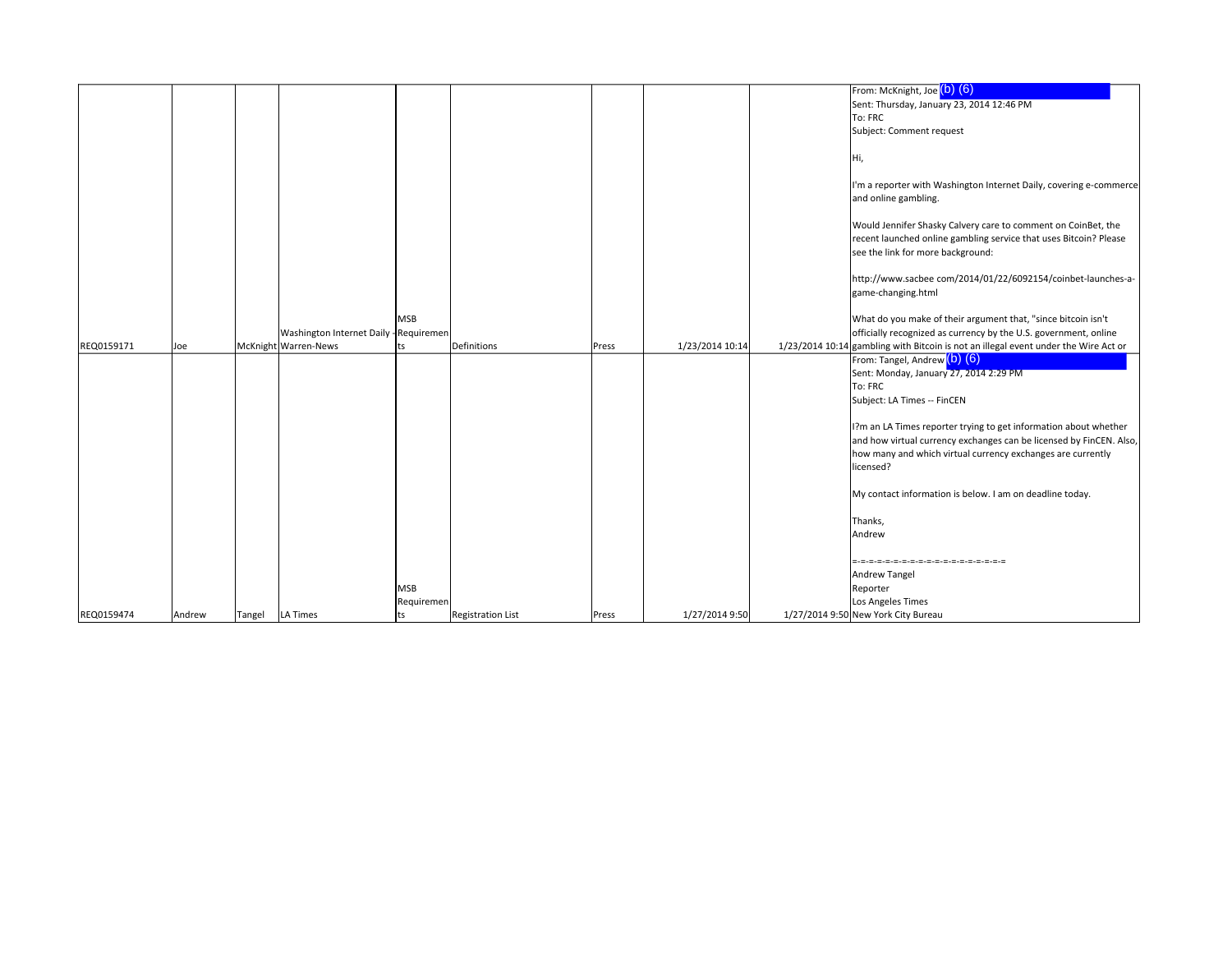|            |         |          |                         |                                      |                         |       |                 |                        | Sent: Sunday, February 09, 2014 5:53 PM<br>To: FRC                                                                                              |
|------------|---------|----------|-------------------------|--------------------------------------|-------------------------|-------|-----------------|------------------------|-------------------------------------------------------------------------------------------------------------------------------------------------|
|            |         |          |                         |                                      |                         |       |                 |                        | Subject: Enquiries on investigation<br>Dear Sir/Ma,                                                                                             |
|            |         |          |                         |                                      |                         |       |                 |                        | My name is Idris Akinbajo, a Nigerian journalist with Premium Times<br>(www.premiumtimesng com).                                                |
|            |         |          |                         |                                      |                         |       |                 |                        | I would like to find out if FinCEN is currently investigating any<br>Nigerian bank based on violation of US laws. If so, which bank(s)?         |
|            |         |          |                         |                                      |                         |       |                 |                        | Particularly I would like to find out if FinCEN is investigating a<br>Nigerian bank, Access Bank, based on any alleged violation of US<br>laws. |
|            |         |          |                         |                                      |                         |       |                 |                        | If any of the above investigations are currently being conducted,<br>please state the status of the investigations.                             |
|            |         |          | Head of Investigations, |                                      |                         |       |                 |                        | Thank you for your prompt response.                                                                                                             |
| REQ0160863 | Idris   | Aloma    | <b>Premium Times</b>    | Other                                | Assistance              | Press | 2/10/2014 4:20  | 2/10/2014 4:20 Regards |                                                                                                                                                 |
| REQ0163192 | Rick    | Smith    | Texas dept of Wildlife  | LAW<br><b>ENFORCEM</b><br><b>ENT</b> | General Law Enforcement | Press | 3/5/2014 8:31   |                        | 3/5/2014 8:31 looking for state coordinator                                                                                                     |
|            |         |          |                         |                                      |                         |       |                 |                        |                                                                                                                                                 |
| REQ0163809 | Julia   | Unknow   | <b>First State Bank</b> | <b>MSB</b><br>Requiremen<br>ts       | Registration            | Press | 3/11/2014 10:48 |                        | The banker accidently filed an RMSB on behalf of a client. What<br>3/11/2014 10:48 should they do? Can FinCEN delete it?                        |
| REQ0168648 | Det     | Limerick |                         | LAW<br><b>ENFORCEM</b><br><b>ENT</b> | General Law Enforcement | Press | 4/30/2014 11:43 | 4/30/2014 11:43 ASIS   |                                                                                                                                                 |
|            |         |          |                         |                                      |                         |       |                 |                        |                                                                                                                                                 |
| REQ0176860 | humbolt | danali   |                         | <b>GENERAL</b><br><b>INQUIRY</b>     | Law Enforcement         | Press | 8/4/2014 9:56   |                        | 8/4/2014 9:56 questions about exit stamps on passports                                                                                          |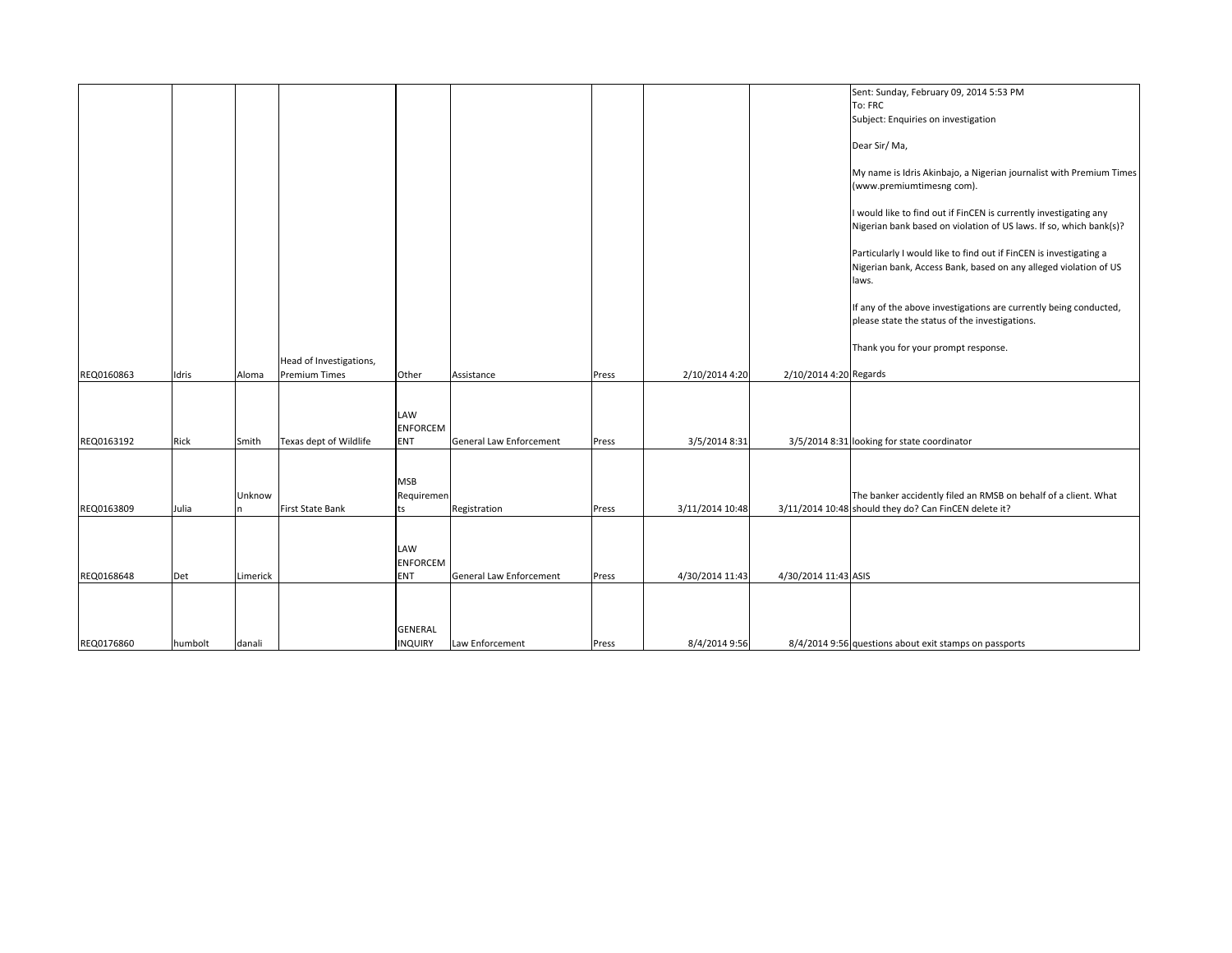|            |          |              |                      |            |                                    |       |                 | From: Zach Fox $(b)$ $(6)$                                                                                                          |
|------------|----------|--------------|----------------------|------------|------------------------------------|-------|-----------------|-------------------------------------------------------------------------------------------------------------------------------------|
|            |          |              |                      |            |                                    |       |                 | Sent: Monday, August 18, 2014 1:34 PM                                                                                               |
|            |          |              |                      |            |                                    |       |                 | To: FRC                                                                                                                             |
|            |          |              |                      |            |                                    |       |                 | Subject: Media Request                                                                                                              |
|            |          |              |                      |            |                                    |       |                 | Hello:                                                                                                                              |
|            |          |              |                      |            |                                    |       |                 | My name is Zach Fox, and I am a reporter with SNL Financial, a                                                                      |
|            |          |              |                      |            |                                    |       |                 | business publication. I am working on a follow-up to last week's                                                                    |
|            |          |              |                      |            |                                    |       |                 | speech by Director Calvery, which mentioned 105 financial                                                                           |
|            |          |              |                      |            |                                    |       |                 | institutions were servicing the marijuana industry.                                                                                 |
|            |          |              |                      |            |                                    |       |                 |                                                                                                                                     |
|            |          |              |                      |            |                                    |       |                 | I've spoken with several dispensaries, and they expressed skepticism                                                                |
|            |          |              |                      |            |                                    |       |                 | over the figure and report that banking services remain inaccessible.                                                               |
|            |          |              |                      |            |                                    |       |                 | I was wondering if FinCEN could provide a breakdown of the types<br>of financial institutions (e.g. how many banks, how many money- |
|            |          |              |                      |            |                                    |       |                 | services businesses, etc.).                                                                                                         |
|            |          |              |                      |            |                                    |       |                 |                                                                                                                                     |
|            |          |              |                      | AML        |                                    |       |                 | Please let me know if FinCEN can provide any additional detail on                                                                   |
| REQ0177641 | Zach     | Fox          | <b>SNL Financial</b> |            | Compliance 2014 Marijuana Guidance | Press | 8/18/2014 10:48 | 8/18/2014 10:48 the figures, or if it would like to issue a statement addressing                                                    |
|            |          |              |                      |            |                                    |       |                 |                                                                                                                                     |
|            |          |              |                      |            |                                    |       |                 |                                                                                                                                     |
|            |          |              |                      |            |                                    |       |                 |                                                                                                                                     |
|            |          |              |                      | <b>MSB</b> |                                    |       |                 |                                                                                                                                     |
|            |          |              |                      | Requiremen |                                    |       |                 |                                                                                                                                     |
| REQ0197215 | Collette | <b>Fover</b> |                      |            | De-Registration                    | Press | 7/23/2015 11:34 | 7/23/2015 11:34 Caller wants to de-register out of FinCENs MSB registrant website.                                                  |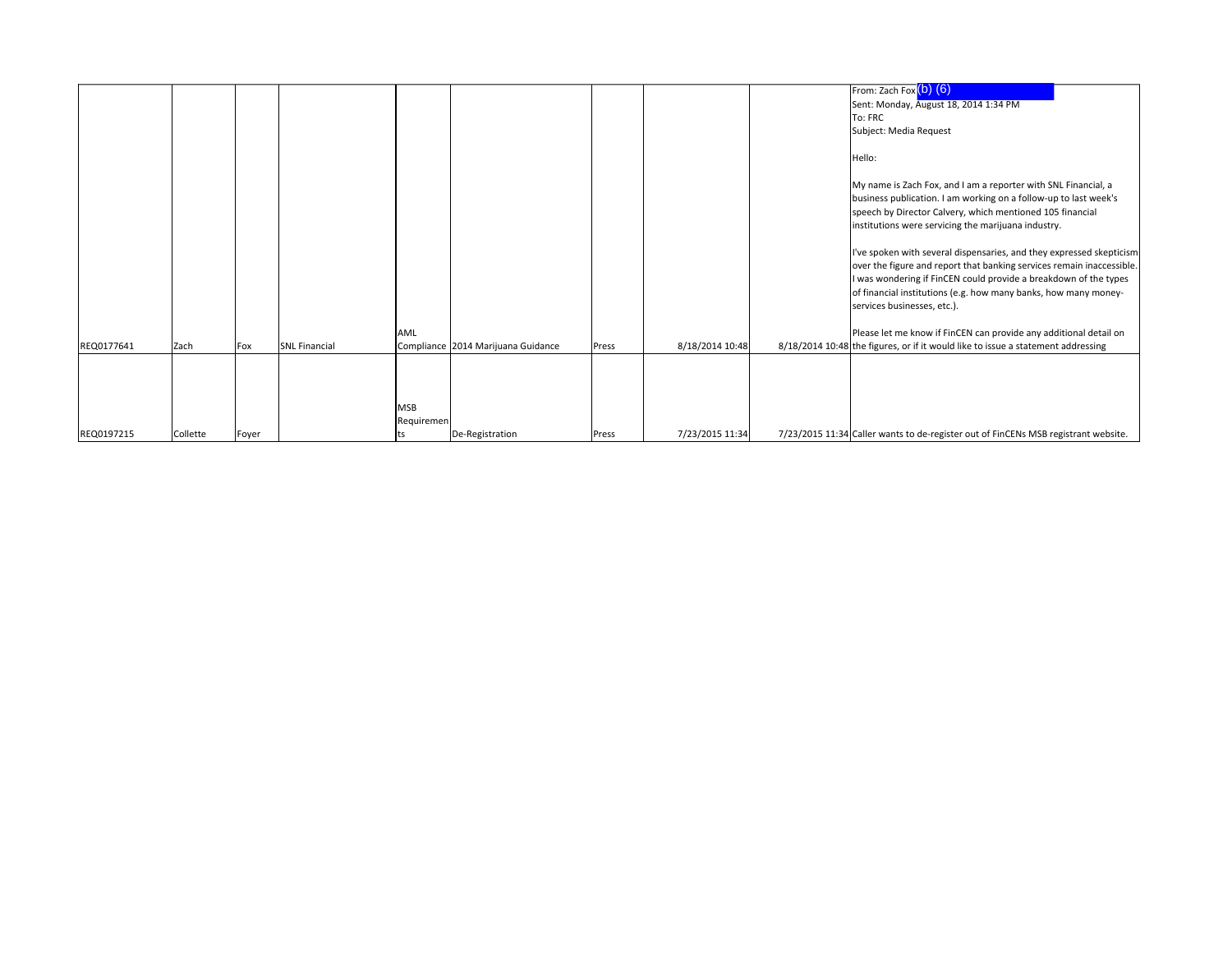| Incident     | Category          | Customer             | Summary                                         | Description                                                                                                                                                                                                                                                                               | Created On      | ClosedDateTime                  |
|--------------|-------------------|----------------------|-------------------------------------------------|-------------------------------------------------------------------------------------------------------------------------------------------------------------------------------------------------------------------------------------------------------------------------------------------|-----------------|---------------------------------|
|              |                   |                      |                                                 |                                                                                                                                                                                                                                                                                           |                 |                                 |
|              |                   |                      |                                                 | Good morning,                                                                                                                                                                                                                                                                             |                 |                                 |
|              |                   |                      |                                                 | I'm a reporter with Bloomberg Law.                                                                                                                                                                                                                                                        |                 |                                 |
|              |                   |                      |                                                 | I'm inquiring about potential liability of the law enforcement official who said he/she leaked SAR<br>information per yesterday's New Yorker article (https://www.newyorker.com/news/news-desk/missing-<br>files-motivated-the-leak-of-michael-cohens-financial-records). Some questions: |                 |                                 |
|              |                   |                      |                                                 | This release (https://archives.fbi.gov/archives/losangeles/press-releases/2011/la011111.htm) refers<br>$\vert 1 \rangle$<br>to a case where at the time finCEN said it was believed to be the first criminal conviction of a bank official<br>for releasing a SAR without authorization.  |                 |                                 |
|              |                   |                      |                                                 | Have there been any such prosecutions since?<br>a.                                                                                                                                                                                                                                        |                 |                                 |
|              |                   |                      |                                                 | Would a law enforcement official-as distinct from a bank official like in the Mendoza case-likewise<br>Ib.<br>have the same criminal exposure under the law Mendoza was convicted under?                                                                                                  |                 |                                 |
|              |                   |                      |                                                 | Has a law enforcement official, to your organization's knowledge, ever been prosecuted for disclosing<br>c.<br>a SAR?                                                                                                                                                                     |                 |                                 |
|              |                   |                      |                                                 | Thanks for your time.                                                                                                                                                                                                                                                                     |                 |                                 |
|              |                   |                      | [EXTERNAL] media                                |                                                                                                                                                                                                                                                                                           |                 |                                 |
|              |                   |                      | inquiry re: disclosure of Sincerely,            |                                                                                                                                                                                                                                                                                           |                 |                                 |
|              | 203794 FinCEN SAR | Internal<br>Services | suspicious activity<br>reports                  | Jordan Rubin                                                                                                                                                                                                                                                                              | 5/17/2018 11:44 | 5/17/2018 14:39                 |
|              |                   |                      |                                                 | Hello,                                                                                                                                                                                                                                                                                    |                 |                                 |
|              |                   |                      |                                                 | My name is Sylvan Lane and I'm a reporter for The Hill covering finance. I<br>was wondering if FinCEN had a statement regarding the New Yorker story that<br>alleged that two SARs related to Michael Cohen had been removed from the<br>FinCEN database.                                 |                 |                                 |
|              |                   |                      |                                                 | Thanks,                                                                                                                                                                                                                                                                                   |                 |                                 |
|              |                   | Internal             | [EXTERNAL] Statement<br>re: New Yorker story on | Sylvan Lane<br>Finance reporter   The HillO: (b) (6)<br>$(b)$ $(6)$                                                                                                                                                                                                                       |                 |                                 |
| 204089 Other |                   | <b>Services</b>      | Michael Cohen/FinCEN                            |                                                                                                                                                                                                                                                                                           |                 | 5/17/2018 15:20 5/18/2018 10:44 |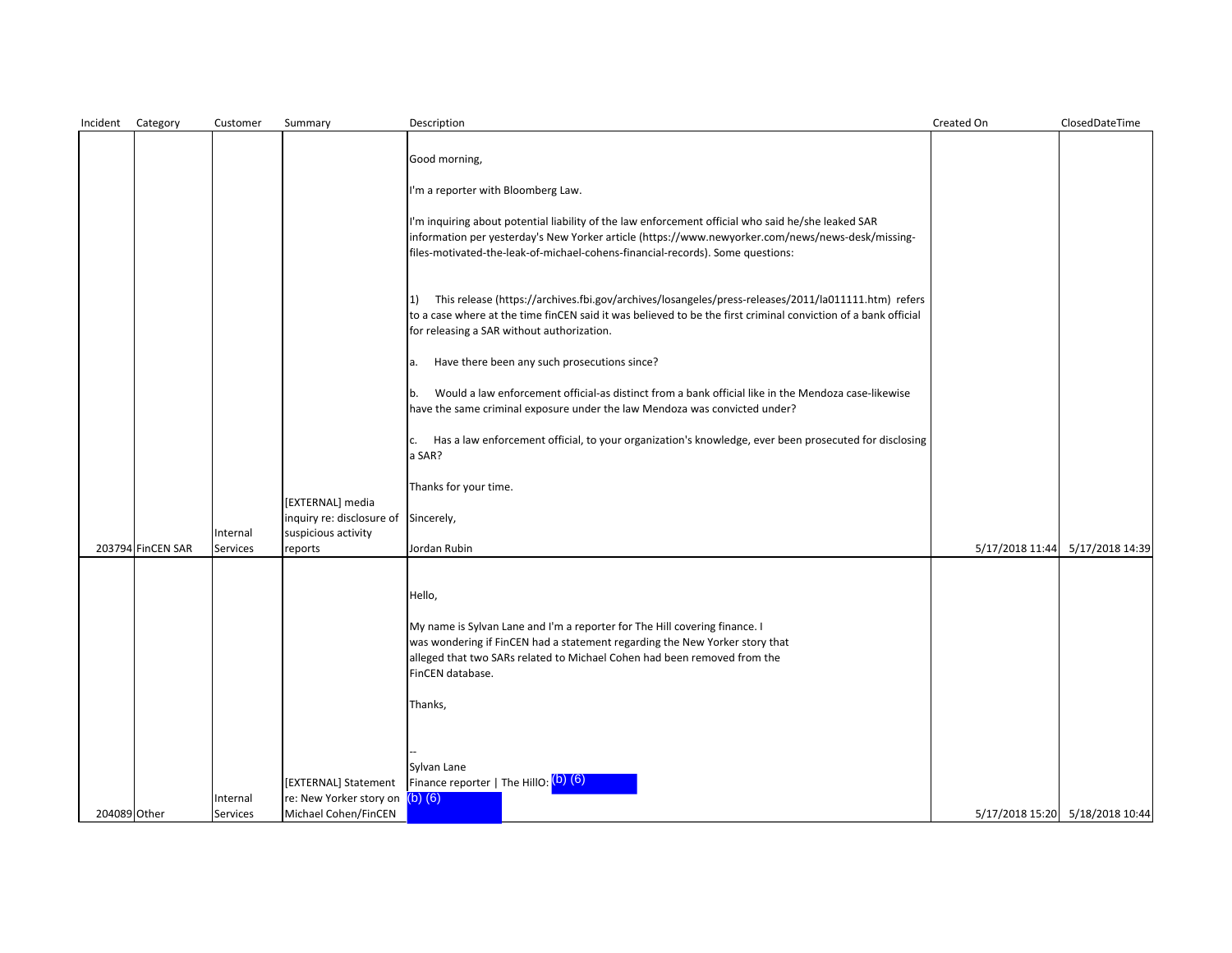|              |            |                                     | Ezra Dulis (D) (6)                                                                            |                |                 |
|--------------|------------|-------------------------------------|-----------------------------------------------------------------------------------------------|----------------|-----------------|
|              |            |                                     |                                                                                               |                |                 |
|              |            |                                     | Good morning,                                                                                 |                |                 |
|              |            |                                     |                                                                                               |                |                 |
|              |            |                                     | I'm an editor at Breitbart News who is working on an article about Ripple                     |                |                 |
|              |            |                                     | Inc., who FinCEN fined in 2014 over Bank Secrecy Act violations. I'm trying                   |                |                 |
|              |            |                                     | to fact check some claims that the company made before the UK parliament                      |                |                 |
|              |            |                                     | recently, particularly that the digital asset XRP was created by individuals                  |                |                 |
|              |            |                                     | and not as part of the Ripple/OpenCoin enterprise.                                            |                |                 |
|              |            |                                     |                                                                                               |                |                 |
|              |            |                                     | In the publicly available FinCEN statement of facts and violations, item 1                    |                |                 |
|              |            |                                     | says: "NewCoin, Inc. and OpenCoin, Inc. ("OpenCoin") are the predecessors<br>of Ripple Labs." |                |                 |
|              |            |                                     |                                                                                               |                |                 |
|              |            |                                     | I'm having trouble finding information about the incorporation of NewCoin                     |                |                 |
|              |            |                                     | Inc. and its relationship to OpenCoin. Can a FinCEN representative inform me                  |                |                 |
|              |            |                                     | when and where NewCoin Inc. was incorporated? Did NewCoin cease to exist                      |                |                 |
|              |            |                                     | before the incorporation of OpenCoin Inc? Or did NewCoin change its name to                   |                |                 |
|              |            |                                     | OpenCoin in the same way OpenCoin changed its name to Ripple Labs?                            |                |                 |
|              |            |                                     |                                                                                               |                |                 |
|              |            |                                     | Thank you,                                                                                    |                |                 |
|              |            | Other Inquiry- including Ezra Dulis |                                                                                               |                |                 |
|              |            | EEO, Congressional                  | Deputy Managing Editor                                                                        |                |                 |
| 204339 Other | Ezra Dulis | Liaison, Public Affairs             | <b>Breitbart News</b>                                                                         | 5/18/2018 9:21 | 6/13/2018 15:36 |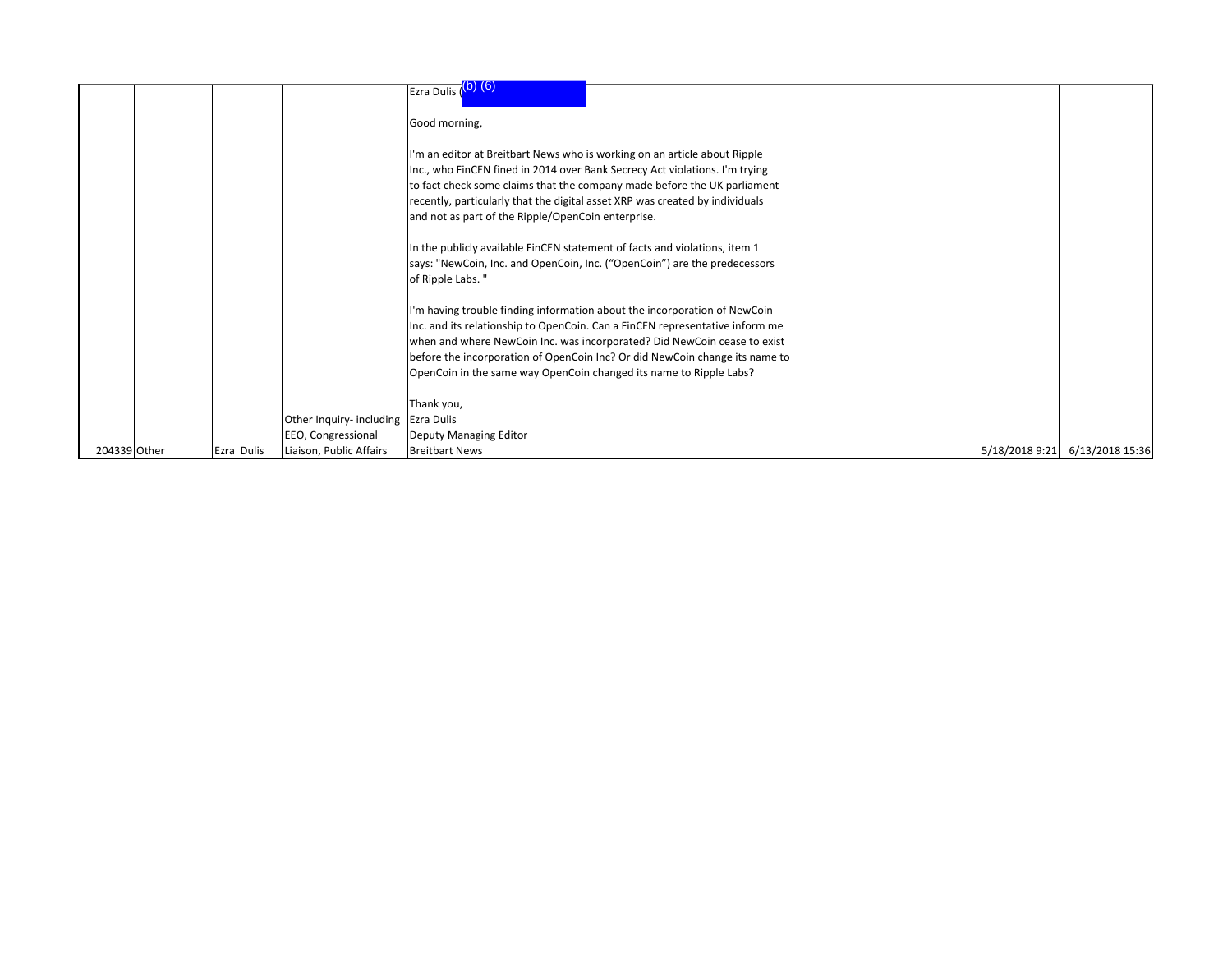|              |          |                                             | My name is Paul Thies, and I'm the managing editor for Thomson Reuters family of thought leadership<br>publications. We have a significant body of content on the technological disruption experienced by<br>modern business, which we publish on our Answers On websiteas well in select Answers print publications.                                                                                                                                                                                                                                                                                                                                                                                   |                 |                |
|--------------|----------|---------------------------------------------|---------------------------------------------------------------------------------------------------------------------------------------------------------------------------------------------------------------------------------------------------------------------------------------------------------------------------------------------------------------------------------------------------------------------------------------------------------------------------------------------------------------------------------------------------------------------------------------------------------------------------------------------------------------------------------------------------------|-----------------|----------------|
|              |          |                                             | I'm reaching out to see if we might set up some time to conduct an interview with a subject matter expert<br>at FinCEN to discuss the latest developments concerning the fight against financial crime. The intent is to<br>gather a collection of interviews with industry leaders and package them together so that our readers get<br>a holistic view of the issue. The "Fighting Financial Crime" special report is a brand new project we're<br>undertaking and it will be similar to a project we released on data privacy. (As part of the data privacy<br>project, I had the pleasure of interviewing Rebecca Richards at the NSA and I believe she can vouch for the<br>interview experience.) |                 |                |
|              |          |                                             | If you're agreeable to this request, we can work out the dates/times to conduct a 30-minute interview by<br>WebEx. I will send over a list of questions in advance of the call so the FinCEN contact is able to consider<br>how he or she wants to approach them. Once the interview is completed, we will send along a copy of the<br>piece for review and sign off prior to publication on our Thomson Reuters channels. The intent would be to<br>share the FinCEN thought leader's insights with our readers. Please let me know what you think.                                                                                                                                                    |                 |                |
|              |          |                                             | Kind regards,                                                                                                                                                                                                                                                                                                                                                                                                                                                                                                                                                                                                                                                                                           |                 |                |
|              |          |                                             | Paul Thies<br>Vice President, Thought Leadership                                                                                                                                                                                                                                                                                                                                                                                                                                                                                                                                                                                                                                                        |                 |                |
|              | Internal | [EXTERNAL] Request for<br>an interview with | <b>Thomson Reuters</b>                                                                                                                                                                                                                                                                                                                                                                                                                                                                                                                                                                                                                                                                                  |                 |                |
| 207430 Other | Services | Thomson Reuters                             | Phone:                                                                                                                                                                                                                                                                                                                                                                                                                                                                                                                                                                                                                                                                                                  | 5/23/2018 17:07 | 6/14/2018 9:15 |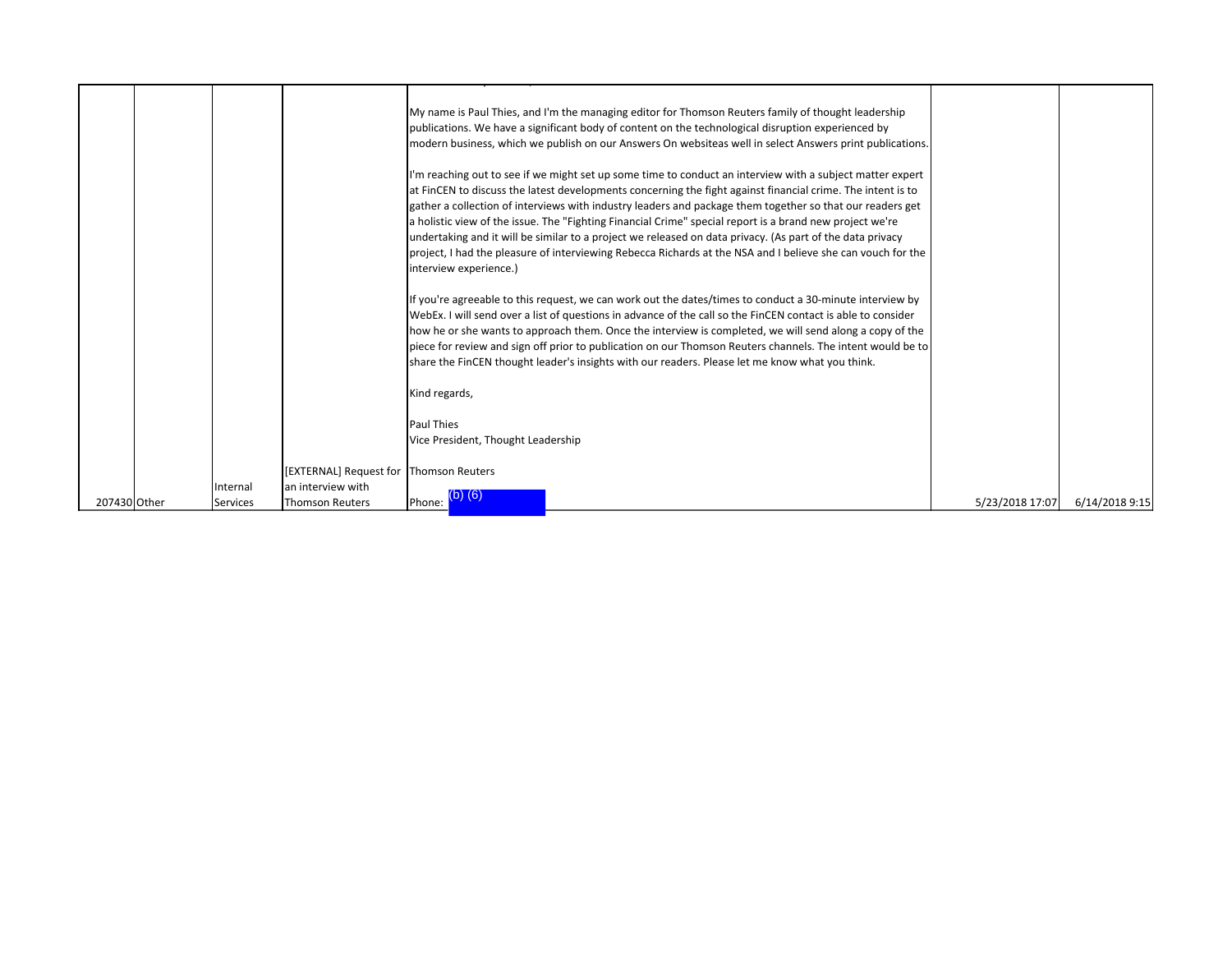|              |                   |                 |                        | I am journalist from the largest Latvian media portal "Delfi" (www delfi.lv).<br>I wanted to contact the responsible person for cooperation with the media<br>Mr Steve Hudak, but I did not find his e-mail on the website.<br>I wanted to get some answers to a couple of questions about a visit that<br>may have taken place in recent months. I wanted to know whether FinCEN has<br>been visited by a person such as insolvency administrator Martins Bunkus in<br>recent months? If so, was there a reason for his visit? Was it related to<br>the Latvian bank "ABLV Bank"? If he met with FinCEN officials, then what<br>was being discussed? Did he come to visit by himself or was there another<br>person with him? If so, was this person Imants Paradnieks, a member of the<br>Latvian parliament?<br>I would appreciate if you could confirm that this email has been received<br>and maybe forward it to MR Steve Hudak.<br>Looking forward for an answer. |                |                                 |
|--------------|-------------------|-----------------|------------------------|---------------------------------------------------------------------------------------------------------------------------------------------------------------------------------------------------------------------------------------------------------------------------------------------------------------------------------------------------------------------------------------------------------------------------------------------------------------------------------------------------------------------------------------------------------------------------------------------------------------------------------------------------------------------------------------------------------------------------------------------------------------------------------------------------------------------------------------------------------------------------------------------------------------------------------------------------------------------------|----------------|---------------------------------|
|              |                   |                 |                        | All the best,<br>Gunita Gailane                                                                                                                                                                                                                                                                                                                                                                                                                                                                                                                                                                                                                                                                                                                                                                                                                                                                                                                                           |                |                                 |
|              |                   |                 | [EXTERNAL] To Mr Steve |                                                                                                                                                                                                                                                                                                                                                                                                                                                                                                                                                                                                                                                                                                                                                                                                                                                                                                                                                                           |                |                                 |
|              |                   | Internal        | Hudak from journalist  |                                                                                                                                                                                                                                                                                                                                                                                                                                                                                                                                                                                                                                                                                                                                                                                                                                                                                                                                                                           |                |                                 |
| 210599 Other |                   | <b>Services</b> | from Latvia            |                                                                                                                                                                                                                                                                                                                                                                                                                                                                                                                                                                                                                                                                                                                                                                                                                                                                                                                                                                           | 5/31/2018 3:44 | 6/14/2018 21:31                 |
|              |                   |                 |                        | Voice Message from (b) (6)                                                                                                                                                                                                                                                                                                                                                                                                                                                                                                                                                                                                                                                                                                                                                                                                                                                                                                                                                |                |                                 |
|              | <b>AML</b>        | Maria           | Voice Message from     |                                                                                                                                                                                                                                                                                                                                                                                                                                                                                                                                                                                                                                                                                                                                                                                                                                                                                                                                                                           |                |                                 |
|              | 218809 Compliance | unknown         | $(b)$ $(6)$            | Caller has different concepts around Marijuana and banking requirements.                                                                                                                                                                                                                                                                                                                                                                                                                                                                                                                                                                                                                                                                                                                                                                                                                                                                                                  |                | 6/14/2018 15:22 6/29/2018 21:37 |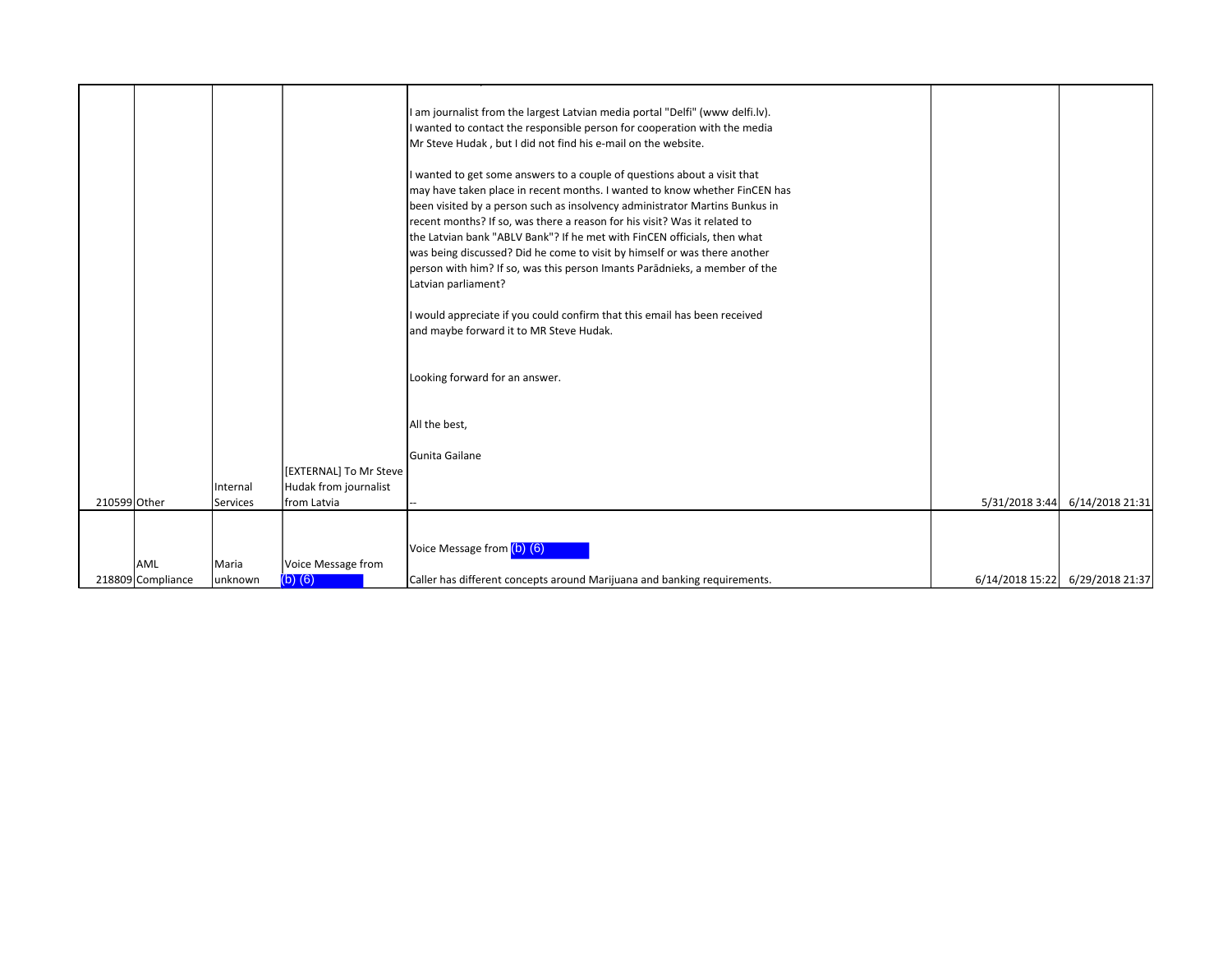|              |                     |                                     | Dear team,                                                                                                                                              |                 |                 |
|--------------|---------------------|-------------------------------------|---------------------------------------------------------------------------------------------------------------------------------------------------------|-----------------|-----------------|
|              |                     |                                     | I am a reporter with Yahoo Finance. I'm working on a story about the                                                                                    |                 |                 |
|              |                     |                                     | Latvian banking sector, on the bank of ABLV shutting down - and just                                                                                    |                 |                 |
|              |                     |                                     | looking into the other banks in the sector and whether they also have bad                                                                               |                 |                 |
|              |                     |                                     | seeds within them.                                                                                                                                      |                 |                 |
|              |                     |                                     |                                                                                                                                                         |                 |                 |
|              |                     |                                     | Would you be able to comment if you have completed any new investigations,                                                                              |                 |                 |
|              |                     |                                     | or if you are to release any new information on this? And would you have                                                                                |                 |                 |
|              |                     |                                     | anyone available to speak about how they discovered the bank engaging in<br>large-scale illicit activities?                                             |                 |                 |
|              |                     |                                     |                                                                                                                                                         |                 |                 |
|              |                     |                                     | I would appreciate any comment, any guidance in this.                                                                                                   |                 |                 |
|              |                     |                                     |                                                                                                                                                         |                 |                 |
|              |                     |                                     | Look forward to your response.                                                                                                                          |                 |                 |
|              |                     |                                     | Regards,                                                                                                                                                |                 |                 |
|              |                     |                                     |                                                                                                                                                         |                 |                 |
|              |                     |                                     |                                                                                                                                                         |                 |                 |
|              |                     |                                     | Aarthi Swaminathan                                                                                                                                      |                 |                 |
|              |                     |                                     | Yahoo Finance                                                                                                                                           |                 |                 |
|              |                     |                                     | 770 Broadway, 9th Floor<br>New York, New York 10036                                                                                                     |                 |                 |
|              |                     |                                     | $(b)$ $(6)$                                                                                                                                             |                 |                 |
|              | Aarthi              | [EXTERNAL] Press                    |                                                                                                                                                         |                 |                 |
| 231575 Other | Swaminathan request |                                     |                                                                                                                                                         | 7/13/2018 11:21 | 7/30/2018 21:38 |
|              |                     |                                     | Hi--I am a fact-checker working on a book project that is not about the                                                                                 |                 |                 |
|              |                     |                                     | Treasury Dept or FinCEN, but it does make mention of these organizations                                                                                |                 |                 |
|              |                     |                                     | and states some basic facts about their purview etc. Would you kindly                                                                                   |                 |                 |
|              |                     |                                     | clarify something for me?                                                                                                                               |                 |                 |
|              |                     |                                     | The writer reports that FinCEN has "standing arrangements" with various                                                                                 |                 |                 |
|              |                     |                                     | countries around the world to share information, but that there is no such                                                                              |                 |                 |
|              |                     |                                     | arrangement with Hong Kong. Is that accurate?                                                                                                           |                 |                 |
|              |                     |                                     |                                                                                                                                                         |                 |                 |
|              |                     |                                     | He goes on to say that Hong Kong did contact the FinCEN desk in the                                                                                     |                 |                 |
|              |                     |                                     | Philippines about a potentially criminal financial matter he is reporting<br>on, thinking it would be of interest of FinCEN. So he is not reporting any |                 |                 |
|              |                     |                                     | kind of hostility--just the absence of a formal agreement.                                                                                              |                 |                 |
|              |                     |                                     |                                                                                                                                                         |                 |                 |
|              |                     |                                     | I know you can't comment on whether HK contacted FinCEN, but other than                                                                                 |                 |                 |
|              |                     |                                     | that, does all of this sound plausible and correct?                                                                                                     |                 |                 |
|              |                     | [EXTERNAL] fact-                    |                                                                                                                                                         |                 |                 |
|              |                     | checking query for                  | Best,                                                                                                                                                   |                 |                 |
| 233156 Other |                     | Ben Phelan Penguin-Random House Ben |                                                                                                                                                         | 7/17/2018 13:50 | 8/1/2018 21:32  |